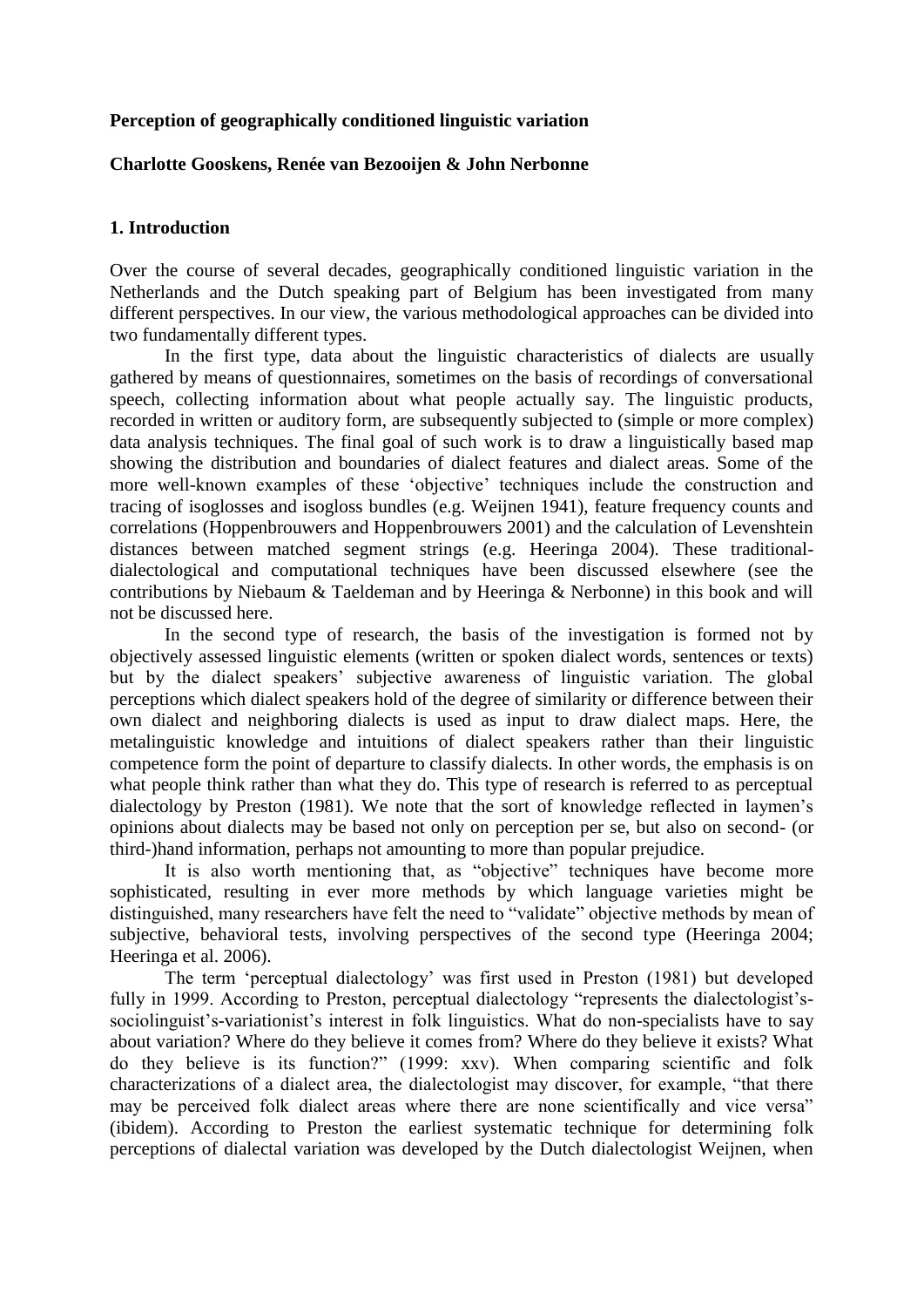he devised the so-called arrow method ('*pijltjesmethode*') and used it to draw a map of one of the southern Dutch provinces in 1946 (see Section 2.1).

In our contribution we will give an overview of the literature reporting on the perception of dialect variation by laymen in the Low Countries. We will use a broad definition of perception, looking not only at non-linguists' subjective views of dialect similarity and difference, but also at their ideas of dialect variation, both spatially and semantically. Concretely, we distinguish three different aspects of perception.

- 1. Dialect distance. What ideas (incorrect or correct) do laymen hold of the degree of similarity between language varieties (both standard and non-standard)? What (kind of) knowledge and intuitions do they have of the typical characteristics of dialects? This aspect is essentially descriptive in nature, and forms the basis for the following two aspects.
- 2. Dialect identification. To what extent can laymen identify the place or region where dialects are spoken? What are their identifications based on? This aspect involves the spatial interpretation of dialect characteristics.
- 3. Dialect intelligibility. To what extent are laymen able to derive semantic meaning from spoken samples of other dialects? What dialect characteristics facilitate or obstruct interdialectal comprehension? This aspect pertains to the communicative consequences of dialect variation.

Studies of these three aspects will be dealt with in chronological order. In Section 2, the older literature will be presented, covering the period between 1946 and (roughly) 2000. The beginning is marked by the publication of an arrow-based map by Weijnen. The end of this period was chosen somewhat arbitrarily and is not adhered to very rigorously, as there is no clear break in the line of perceptual research conducted. We regard research after 2000 as recent. This recent literature is presented in Section 3. In Section 4 a short overview of ongoing research is given, and finally, in Section 5, some gaps in our knowledge of perceptual-dialectological processes and phenomena are signaled and desiderata for future research are formulated.

# **2. Older literature**

# **2.1. Dialect distance**

According to Goeman (1989), the first systematic investigation of the perception of dialect distance by non-linguists in the Netherlands was carried out by Willems in 1886. Willems' survey included the question *In which place(s) in your area does one speak the same or about the same dialect as you do?*, a question which was also included in later surveys. Goeman used the unpublished answers to this question to construct a so-called arrow map of Willems' data posthumously. The dialects which according to the informants showed a strong similarity with their home dialect were connected by arrows. The areas showing no or few connecting arrows were considered to be subjective dialect boundaries. Using the 1886 data gathered by Willems, Goeman visualized the perceptual dialect landscape as it existed more than a hundred years ago. A small part of this map has been reproduced in the English translation of Goeman's 1989 article (Goeman 1999).

Generally, Weijnen rather than Willems is seen as the first Dutch dialectologist exploiting the metalinguistic awareness of dialect distance by dialect speakers. The method that he applied was labeled the '*pijltjesmethode*' in Dutch, translated by Preston (1999: xxvi) into English as the 'little-arrow method'. Weijnen used the answers of dialect speakers to the dialect similarity question given above in a dialect survey carried out in 1939 by –what is now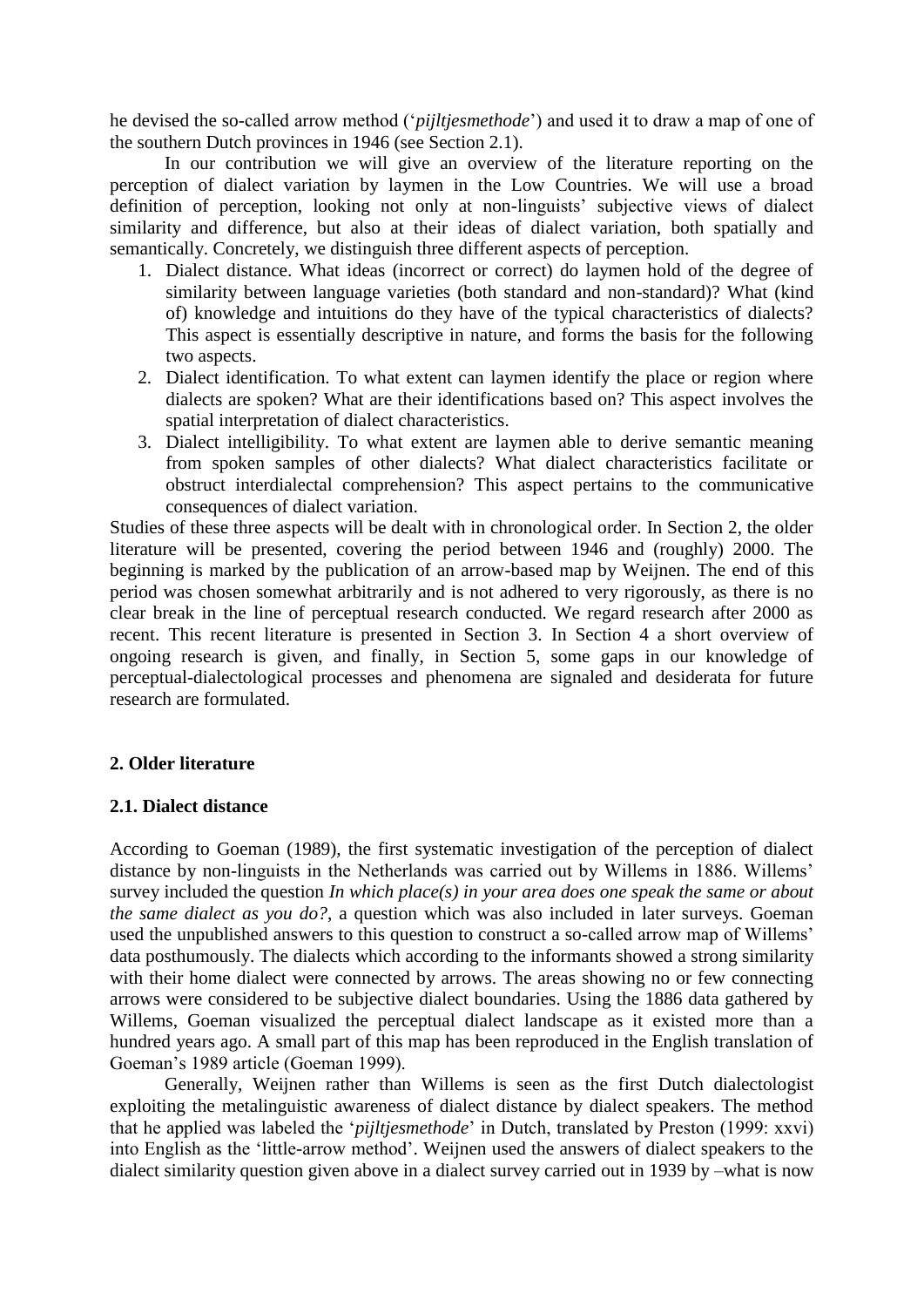known as- the Meertens Instituut. In 1944 Weijnen started applying these principles to the southern Dutch province of North Brabant, where he was born (Weijnen 1946). Some years later he constructed an arrow map of the southern Dutch province of Limburg (Weijnen 1947).

In 1955, on the basis of the same survey from 1939, Rensink constructed a generalized subjective map of the Netherlands as a whole and provided it with extensive comments (for an English translation, see Rensink 1999). He calls it 'a tentative sketch' and states that the attempt was only partially successful, due to missing informants, contradictory answers, and unclear boundaries. On the whole, Rensink appears to have been rather dissatisfied with the result.

Finally, again using the same data from the 1939 survey, Daan (Daan and Blok 1969) made a definitive map of the Dutch speaking area. For the Netherlands, she applied a wide variety of methods to correct the arrow map, looking at existing maps with isoglosses, consulting colleagues, interviewing dialect speakers, examining dialect literature, carrying out personal investigations, and using her intuitions. Laymen's perceptions were not included in the part of her map pertaining to the Dutch speaking part of Belgium, since no network of informants was available. There Daan only used the expertise of dialect speaking dialectologists. In her map, Daan not only indicated the boundaries between dialects at a 'horizontal' level, but she also expressed the 'vertical' relationship of dialects with the standard language, using color. The darker the color, the larger the linguistic distance from the standard.

Later on, the arrow method was applied, *inter alia*, to the Dutch-German border region north of the river Rhine (Kremer 1984) to examine the perceptual impact on the local dialect continuum of the state border. And even very recently, Giesbers used the principles of the arrow method with the same research aim (Giesbers 2008, see Section 3.1).

The drawing of the arrows on the map was done by hand and the decision where to locate dialect boundaries was made on visual grounds by the dialectologist. Goossens (1977: 167) suspects, and this is confirmed by remarks made by Rensink (1955) and Daan (Daan and Blok 1969), that dialectologists were influenced in this process by expert ideas about the dialect reality. In any case, no statistical analysis was performed. Later research, in which language users' views on linguistic distance were probed, used more sophisticated methods. The majority of these studies were experimental in nature. In contrast to the arrow based studies, they focused on the linguistic distance not between non-standard dialects mutually, but between non-standard dialects and Standard Dutch.<sup>1</sup> Moreover, in general, judgments were elicited on the basis of auditorily presented dialect fragments, which makes the task more concrete and less subject to influence from second-hand information. Subjects were requested to indicate perceived distance to the standard language by means of numerical ratings, mostly on 5-, 7- or 10-point scales. Finally, probably for practical reasons, (language) students were often used as subjects, who can be assumed to be more highly educated and less dialectologically naïve than the informants originally used to construct arrow maps. On the other hand, the students may have had a more superficial knowledge about dialects.

Van Hout and Münstermann (1981) presented audio recordings of speech fragments from nine Dutch dialects to language students from the southeastern part of the Netherlands. All fragments were identical as far as content and structure were concerned, and read out loud by native speakers of the varieties involved. The listeners were asked to judge the degree of standardness of the fragments. In addition, the listeners were asked to indicate on a map of the Netherlands where they thought the dialects were spoken (see also Section 2.2). Sophisticated

<u>.</u>

<sup>&</sup>lt;sup>1</sup> See Jansen & Marynissen (Chapter 4 this volume), Geeraerts & Van de Velde (Chapter 28) and Haeseryn (Chapter 37) for differences between the standard languages in Belgium and the Netherlands.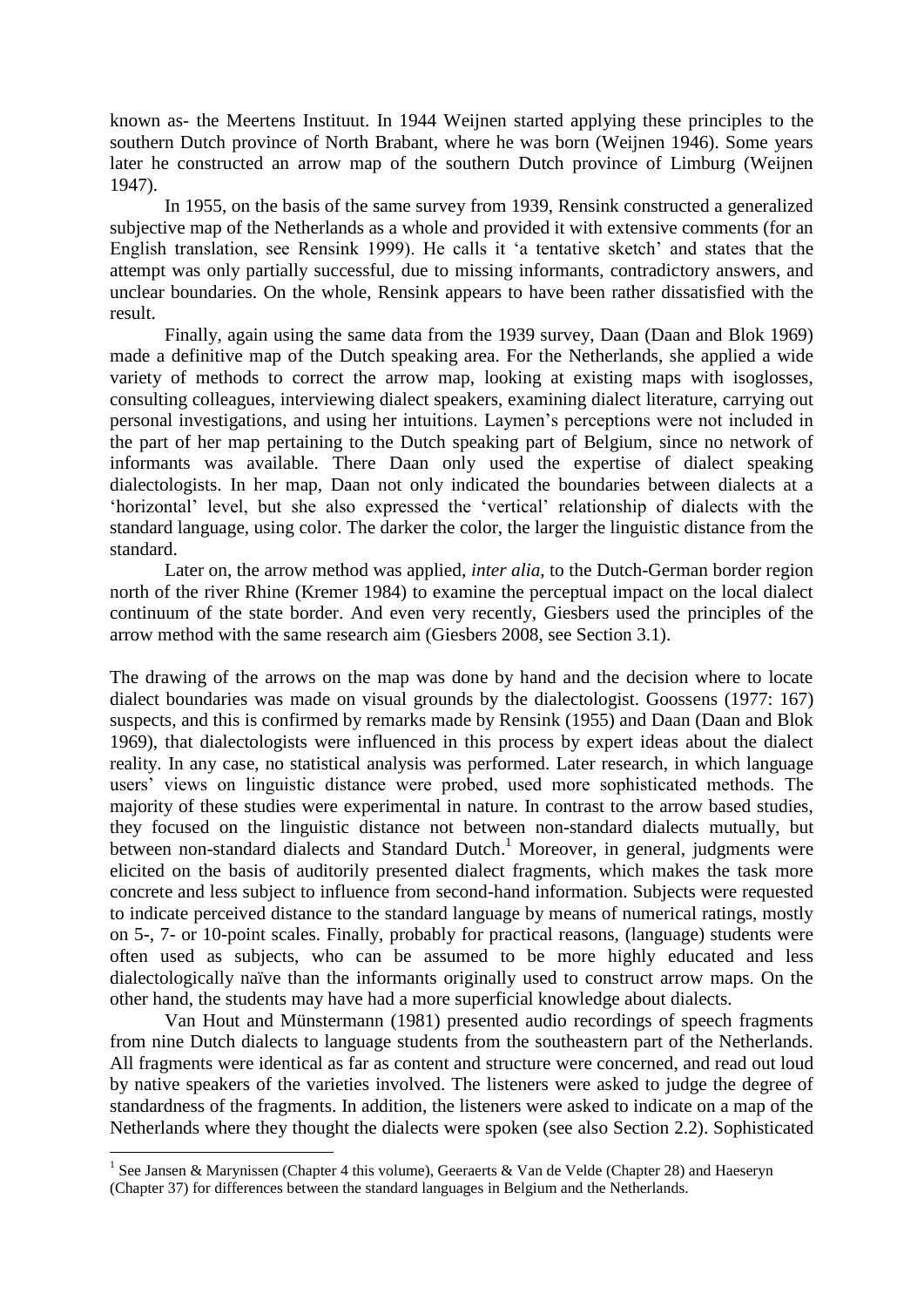methods were developed to quantify the distance between the indicated dialect origin and the place where the standard language is assumed to be spoken in its "purest" form. The correlation between the perceived linguistic distance of the dialect fragments from Standard Dutch and their estimated distance from the geographical center of Standard Dutch was quite high (r=0.78). This high positive correlation (like all correlations, for that matter) says nothing about the direction of the influence, however. It is possible that the listeners derived geographic distance from linguistic distance ('this variety sounds rather standard, so it must be spoken in the western part of the country'), but it is also possible that the listeners were influenced in their estimation of linguistic distance by their judgment of geographic distance ('this sounds like a Limburg dialect, so it must be very different from Standard Dutch, which is in the West').

Besides geographic distance, other relationships with perceptual linguistic distance have also been suggested in the literature. Diederen, Hos, Münstermann, and Weistra (1980), presented part of the same material as van Hout and Münstermann (1981) to student teachers. A relationship was found between the perceived linguistic distance of the dialects from Standard Dutch and attitudinal ratings, pertaining to the dialects' inherent usefulness, their acceptability and use in education, and their influence on learning and educational success. Also, van Bezooijen (1994) found strong negative correlations between ratings of the perceived distance from Standard Dutch and aesthetic evaluations (ugly-beautiful), i.e. the less standard a dialect was perceived, the uglier it was found. In addition, van Bezooijen found a strong negative correlation between ratings of divergence and estimated intelligibility (see Section 2.3). In van Bezooijen's study, semi-spontaneous speech fragments (descriptions of drawings depicting daily events) were presented in four Dutch language varieties. The subjects consisted of both adults and children. Just as in van Hout and Münstermann (1981), and the findings from correlational analyses generally, it is difficult to assess cause and effect in this study as well.

The studies discussed thus far examined global perceptions of linguistic distance and their relationship to other global characteristics. The question remains what linguistic elements these global distance judgments are based on. Gooskens (1997) investigated the relative contribution of prosodic and non-prosodic information to the perceived linguistic distance of language varieties to the Standard Dutch of the Netherlands. She looked at five varieties of Dutch, namely that spoken in Bedum in the northeast of the Netherlands, in The Hague in the midwest of the Netherlands, in Maastricht in the southeast of the Netherlands, of Standard Dutch of Belgium, and in Uitbergen in central west Belgium. Prosodic information includes all features which are not linked to specific vowels and consonants, i.e. intonation, speech tempo, and speech loudness, while non-prosodic information comprises syntax, lexicon, morphology, and segmental phonetics and phonology. Gooskens used an experimental set-up in which prosodic and non-prosodic information, respectively, were removed from speech by means of signal manipulation techniques (monotonization and filtering). Listeners' judgments of the linguistic distance of the two manipulated, 'incomplete' versions of dialect fragments were compared with the judgments of the non-manipulated, original dialect fragments. It appears that non-prosodic information plays a more important role for the perceived divergence from Standard Dutch than prosodic information. However, the role of prosody cannot be completely ignored. Even when hearing only prosody, Standard Dutch speaking listeners can still distinguish between Standard Dutch of the Netherlands on the one hand and the other five varieties on the other hand.

We want to conclude this section with a brief sketch of the work done by van Bezooijen and Ytsma (2000) on the perceived divergence of accents. They asked dialect speakers to read text passages in Standard Dutch as well as they could. The speech fragments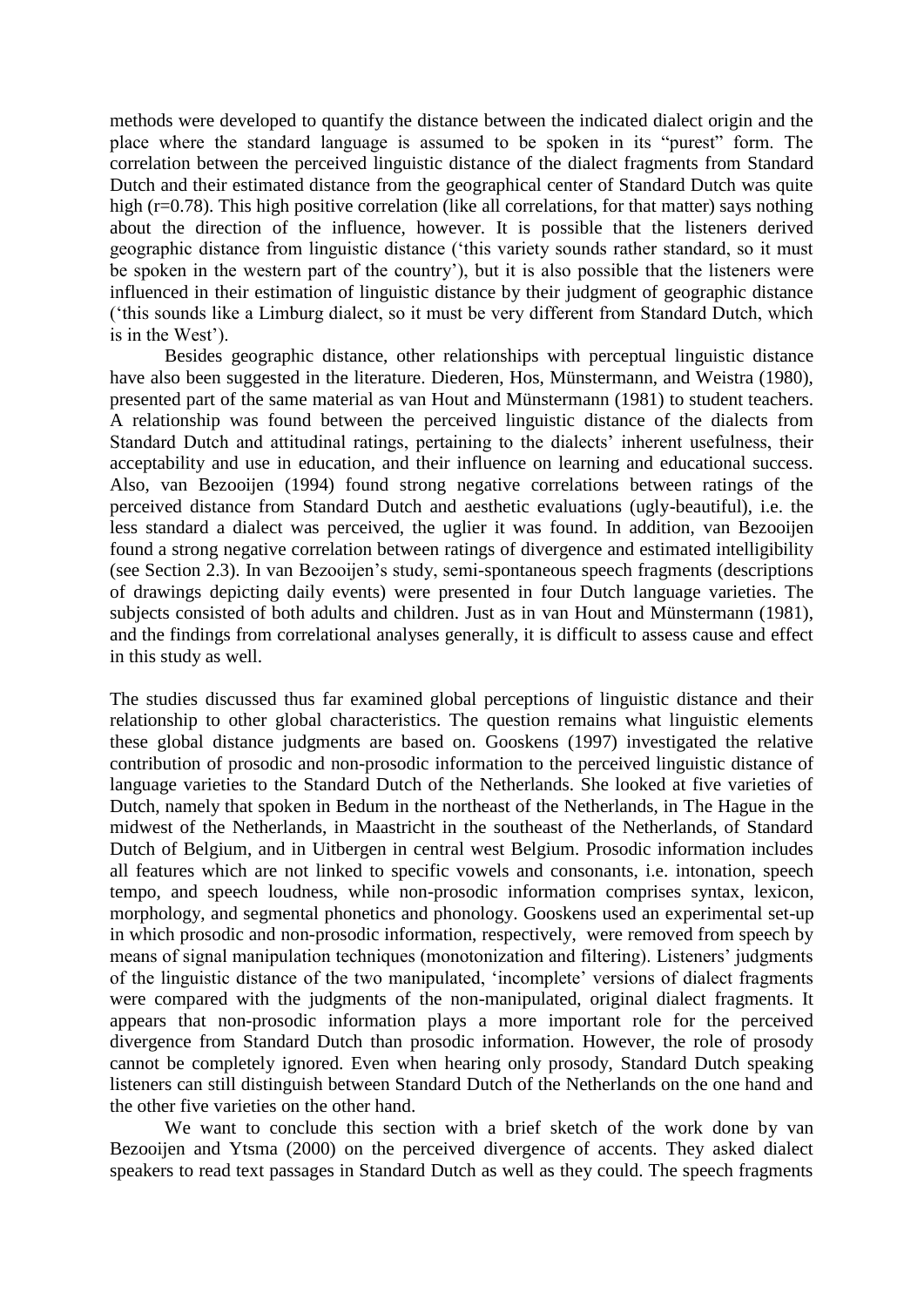were rated on a standard–non-standard scale by language students from Nijmegen. All speakers from the south (Limburg and Flanders) were perceived to have strong accents. The perceived broadness of the northern accent (Friesland and Groningen) and of the western accent (South-Holland) varied considerably between speakers, but on average it was rather weak. The result for the speakers from South-Holland was to be expected, as this province is part of the Randstad, i.e. the region where the standard is generally assumed to be spoken most "purely". However, the difference in the broadness of accent between the north (weak) and the south (strong) could not be predicted from what is already known. Also, it is not clear to what extent the results are determined by the regional origin of the listeners. Interestingly, previous perceptual research with dialect rather than accent fragments from the same speakers (van Bezooijen 1994) had shown that the first languages of the Groningen and Flemish speakers were perceived as equally divergent from Standard Dutch. In other words, the divergence of speakers' accents in Standard Dutch cannot be predicted from the divergence of the same speakers' dialects.

# **2.2. Dialect identification**

In the preceding section, studies of laymen's views on linguistic distance were presented. The present section focuses on the perceptual relationship between dialect characteristics and geographic origin. To what extent are dialectologically untrained inhabitants of the Netherlands and the Dutch speaking part of Belgium able to locate dialect or accent fragments originating from their own or the other side of the border? Quite a number of empirical studies have addressed this particular question.

Boets and De Schutter (1977) presented dialect fragments produced by speakers from 14 places in the Dutch speaking part of Belgium to listeners from Duffel, close to the city of Antwerp. The subjects were asked to indicate on a map where they thought the speakers came from. Dialects close to Duffel were better identified than dialects further away. Moreover, men were better at locating the dialects than women, higher social classes were better than lower social classes, and older listeners were better than younger listeners. The differences were not tested statistically.

Deprez and De Schutter (1980) conducted a study similar to Boets and De Schutter's, but they adopted a cross-national perspective. They collected narrative speech in five Dutch dialects spoken in the Netherlands, four spoken in Belgium, Standard Dutch of the Netherlands and Standard Dutch of Belgium. The fragments were presented to 100 male listeners from Antwerp and 100 male listeners from Rotterdam. They were asked to situate the fragments on a map. The listeners from Antwerp performed better than those from Rotterdam. Also, performance was related to the geographic distance between the place where the listeners came from and the place where the dialect was spoken. In this study, no systematic difference was found as a function of class or age.

Van Hout and Münstermann (1981) asked language students from the southeast of the Netherlands to place the geographic origin of read fragments of nine dialects (see Section 2.1) on a map. Accuracy varied considerably. Both dialects close to the standard (Amsterdam, The Hague) and very different from the standard (Kerkrade) were well identified. The authors suggest that direct contact as well as contact via the media may have played a role.

Knops (1984) investigated the identifiability of regional accents (regional variants of the standard language varying mainly in the pronunciation of vowels and consonants and in prosody) rather than dialects (which in addition vary in lexical, morphological, and syntactic respects). She presented semi-spontaneous speech fragments (descriptions of the plot of a film recently seen) from ten speakers (five from Belgium and five from the Netherlands) to 45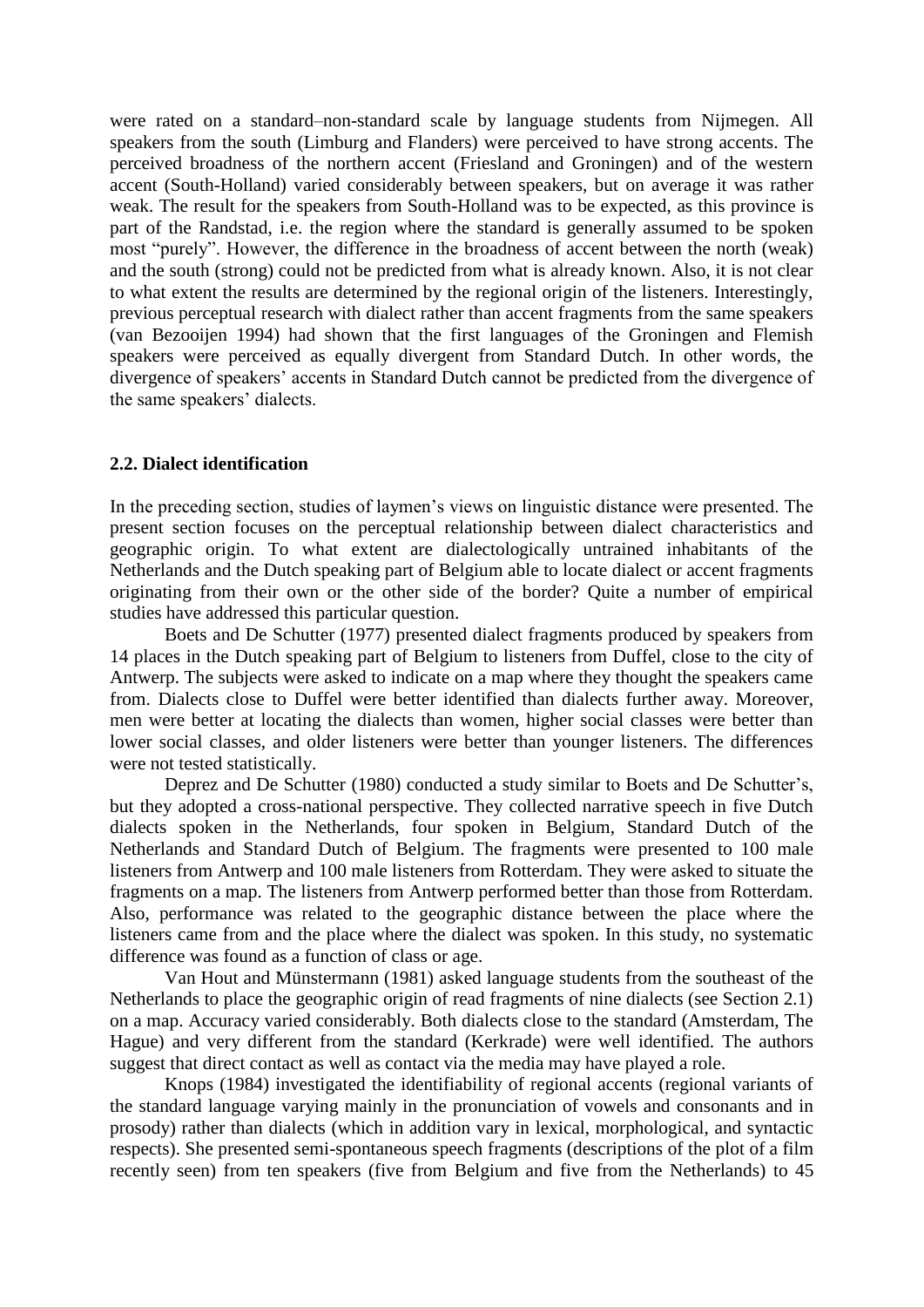language students from Leuven (Belgium) and 40 from Nijmegen (the Netherlands). The listeners were asked whether they thought the speakers was from Belgium or the Netherlands (forced choice) and to indicate which region the speaker came from (open choice). Identifying the nationality of the speakers presented no problem (96% correct for both groups of listeners). It appeared to be very difficult, however, to identify the regional origin of the speakers. There were many missing responses. Overall, not more than 12% of the Belgian listeners and 20% of the Dutch listeners managed to identify the geographical region the speakers originated from. As expected, subjects identified the regions in their own country more easily than the regions in the other country.

Van Bezooijen (1995) collected semi-spontaneous speech (descriptions of pictures of everyday situations) from speakers of four language varieties in the Dutch language area: Standard Dutch as spoken in the Netherlands, and the dialects of The Hague (South Holland), Bedum (Groningen), and Tielt (East Flanders). Fragments were presented to seven groups of listeners of different ages (9 to 12 year old children and adults) from different areas in the Netherlands. They were asked to indicate the speakers' regional origin on a map. Responses were counted as correct if subjects marked the right province. The adults were better able to identify the language varieties than the children, but both groups identified the regions correctly above chance. The effect of the regional background of the listeners was small.

Again, analogously to the perception of dialect distance, an important question is what the identification choices of the listeners are based on. What cues do they use, at what linguistic level? This question was first addressed in Hagen (1980). Using a written questionnaire, he asked Belgian primary school teachers and Dutch students what they thought that the differences between Standard Dutch as spoken in the Netherlands and as spoken in Belgium consisted of. No audio recordings were presented. Both groups of respondents expressed the opinion that the largest difference between the two standard accents involved pronunciation, next in vocabulary, and least in syntactic structure.

The results reported by Hagen were confirmed by Knops (1984). In Knops' identification study, audio recordings of narratives in regionally colored variants of the standard languages of the Netherlands and Belgium (see above for further details) were presented. A majority of both the Dutch (84%) and Belgian listeners (95%) claimed to have mainly based their identification on pronunciation characteristics. Vocabulary was also claimed to have played an important role (48% for the Dutch listeners, 34% for the Belgian listeners), which suggests that the regional variants of the standard languages of the Netherlands and Belgium are not merely accents in the true sense of the word. Intonation came third, with percentages of 11 for the Dutch listeners and 23 for the Belgian listeners. Finally, syntactic information was claimed to have been the least important for distinguishing between the regional variants of the standard languages (12% and 5% for the Dutch and Belgian listeners, respectively).

Both Hagen (1980) and Knops (1984) asked their subjects what linguistic level they *thought* they had used to distinguish between varieties of the standard language. Pronunciation was mentioned most often. Van Bezooijen and Gooskens (1999) assessed the role of pronunciation experimentally. To this end, dialect speakers from Bedum, The Hague, Valkenburg (in Limburg) and Tielt read out text passages in the standard language with fixed lexical, morphological and syntactic properties. The only thing that could vary was the (segmental and supra-segmental) phonetic realization. So, in this study listeners could only make use of phonetic cues for determining the geographic origin of the speakers. The fragments from The Hague were easiest to identify, followed by Valkenburg, Bedum and Tielt, in that order. The percentages of correct identification were compared with those obtained in the experiment with the non-manipulated spontaneous dialect samples presented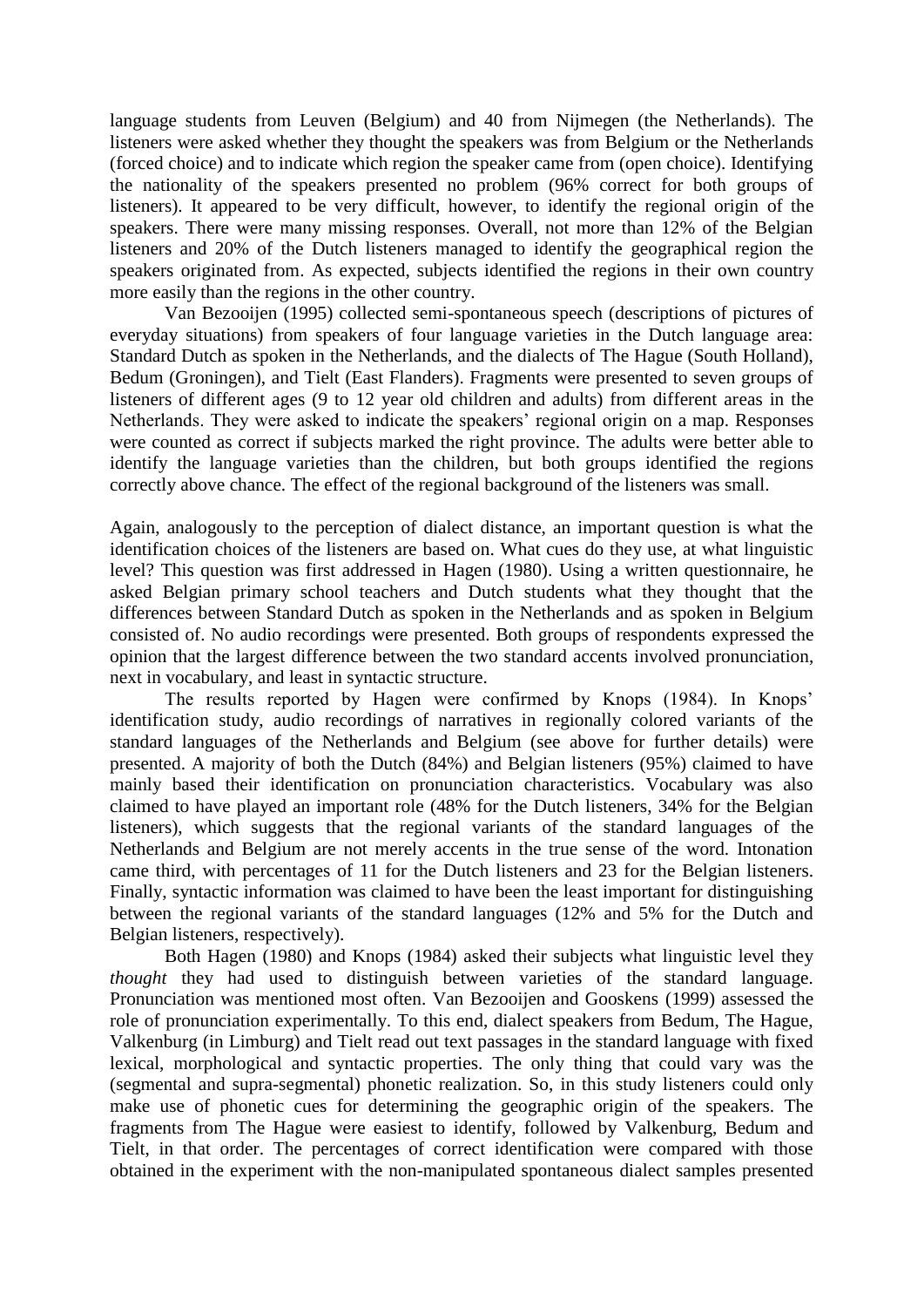in Gooskens (1997). Somewhat surprisingly, it appeared that more linguistic information does not automatically lead to a higher percentage of correct identification. The explanations proposed by the authors are too complex and varied to be summarized here; the interested reader is referred to the original publication.

Rather unfortunately, Hagen (1984), Knops (1984), and van Bezooijen and Gooskens (1999) all happened to focus on the identification of (variants of the) Belgian and Dutch standard rather than non-standard varieties. As the variation within varieties of the standard language is smaller than that between local dialects, these studies do not make clear what the role of various linguistic levels and elements is in a more complex identification situation. Gooskens (1997) conducted an experimental study in which, in addition to the two standard varieties of Dutch, a number of 'true' urban and rural dialects were included, namely those of Bedum, The Hague, and Maastricht in the Netherlands and of Uitbergen in Belgium (see Section 2.1). The aim of the study was to assess the relative contribution of prosodic and non-prosodic information to the identification of Dutch language varieties, both standard and non-standard. Gooskens used spontaneous speech fragments in their original form and in two manipulated forms, one with only prosodic information and one with only non-prosodic information. All stimuli were presented to groups of listeners from the same places as the speakers in a completely crossed (so-called 'Latin square') design. This means that each listener heard onethird part of the stimulus material in each of the three different versions, and yet heard materials in each of the six varieties in equal proportions, and never heard the same speech fragment twice. Identification was done step-wise at four different levels: country, region, province, and place. A map of the whole area was given to the subjects to facilitate the task.

Just as in the estimation of linguistic distance (see Section 2.1), Gooskens (1997) found that verbal information is more important than prosodic information. Listeners who were not from the place where the stimulus dialect was spoken could not identify the speech fragments above chance when only prosodic information was provided. Nevertheless, they still appeared to make – limited – use of prosodic information. This was deduced from the fact that they identified Standard Dutch from the Netherlands and the dialects of Maastricht and Uitbergen significantly better in the original, complete version than in the version where prosody had been removed. Apparently, prosody contains relevant supplementary information. When listening to speech fragments in their own language variety, identification was much easier. Then, the identification score was above chance in all three versions. Not surprisingly, this shows that, especially at the prosodic level, familiarity is very important for successful identification.

Hagen (1980), Knops (1984), Gooskens (1997) and van Bezooijen and Gooskens (1999) were all empirical studies in the sense that they involved the opinions or judgments of subjects. In addition, indirect evidence of the relative importance of different linguistic elements for the identification of language varieties can be deduced from the nature of shibboleths. The term 'shibboleth' refers to an utterance with one or more characteristics enabling a listener to determine whether a speaker is a native speaker of the same language (variety) or rather of a different language (variety). For example, during the second World War, the Dutch place name *Scheveningen* was used to assess whether a speaker was Dutch (pronouncing the initial consonant cluster as  $\frac{1}{2}$  and the vowel in the third syllable as lax mid-high) or German (with  $\sqrt{f}$  in the cluster and a high front vowel). This type of shibboleth includes sounds that (1) are typical of one language (variety) and (2) are difficult to pronounce by speakers of another language (variety). Many shibboleths only involve the first element and not the second. In any case, shibboleths indicate linguistic elements that can potentially be used to identify a speaker's linguistic background, at a national, regional, or local level. It can be hypothesized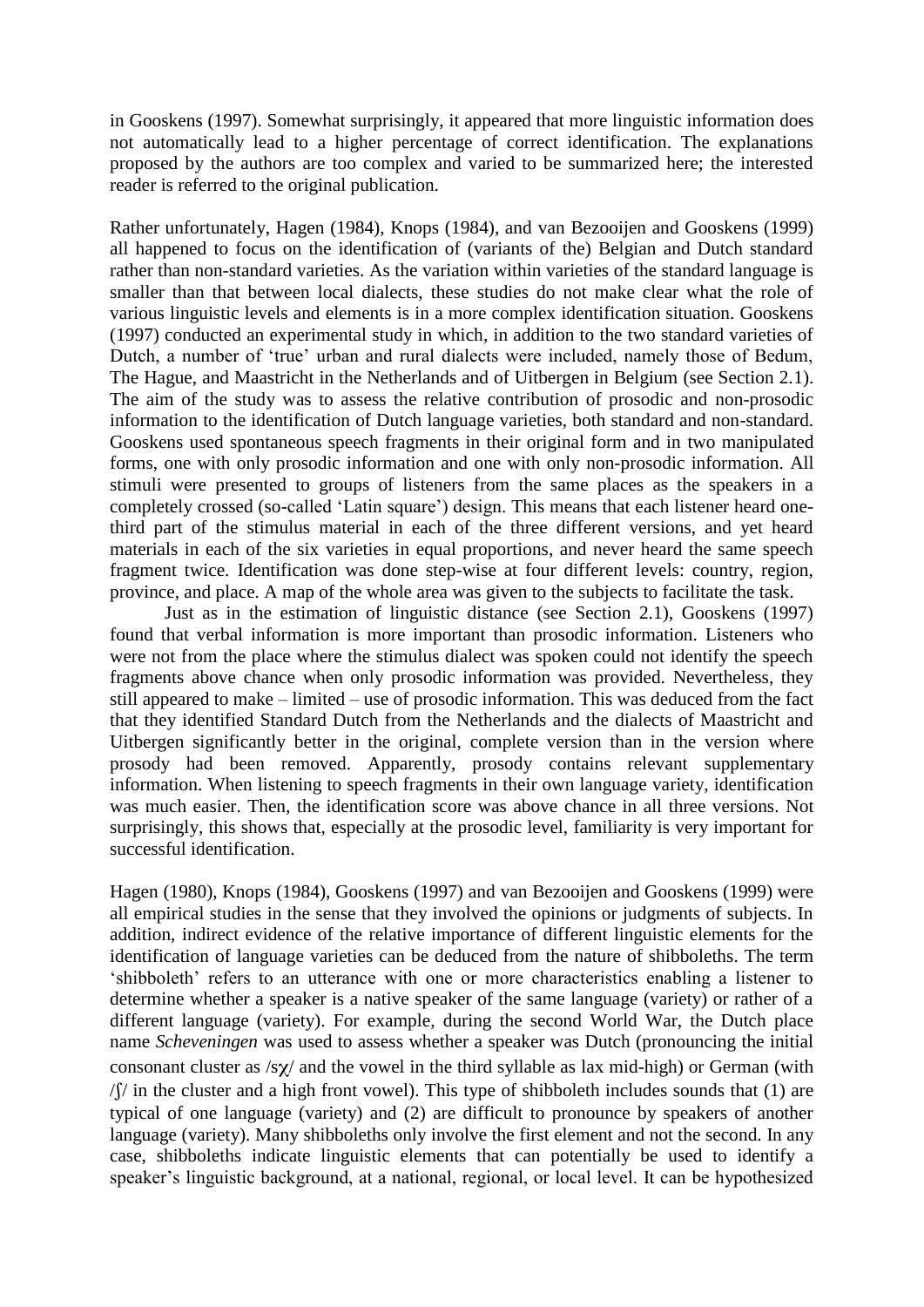that it is easier to identify a language if it is characterized by many, clearly perceived, and widely known shibboleths.

The most thorough analysis of shibboleths of Dutch language varieties is presented by Taeldeman (2003). He bases his typology on two data collections. The first collection consists of the answers to a question about the shibboleths gathered by means of a 1947 dialect questionnaire. These answers had previously been discussed by Weijnen (1961). The second collection consists of the results of a 2002 dialect questionnaire. According to Taeldeman, about 90% of the collected shibboleths are solely related to pronunciation, and about 5% involve pronunciation and lexicon simultaneously. Shibboleths involving only the lexical or syntactic level are rare. This suggests that language users are most attentive toward or most sensitive to differences at the segmental level of speech, which in turn would suggest that this level plays the largest role in the estimation of language distance and identification. This is in line with the outcomes of the empirical studies mentioned above. The fact that pronunciation differences often manifest themselves at the local (dialect) level, more often so than grammatical differences, might also play a role.

Shibboleth formation appears to be related to the degree to which a feature is spread geographically. Taeldeman presents *h*-dropping as an example. Although non-standard *h*dropping is a widespread phenomenon in the Dutch speaking part of Belgium, there are no *h*dropping shibboleths in this area. On the other hand, there are over ten different *h*-dropping shibboleths in the Netherlands, where this phenomenon is mostly confined to small regions and isolated localities (e.g. Volendam and Enkhuizen). Obviously, in the Netherlands the occurrence of *h*-dropping in a dialect fragment would facilitate identification considerably, especially as *h*-dropping is easy to perceive and constitutes a noticeable difference with Standard Dutch. Shibboleths probably arise mostly when there is intensive contact between the language varieties involved. They usually reflect the awareness of linguistic variation in nearby areas. However, there are exceptions. In the Netherlands, for example, the Frisian shibboleth *bûter, brea en griene tsiis* 'butter, bread and green cheese', demonstrating the difficulty of the Frisian sound system, is widely known, even to persons who have hardly been exposed to the Frisian language.

According to Taeldeman (2003), dialect features that (1) show much variation, (2) are found only in a small language area, (3) are subject to high awareness, and (4) are conspicuously different from their counterparts in the standard language and/or one's own language variety are much more prone to shibboleth formation than features with the opposite characteristics. The features favoring shibboleth formation were called 'primary dialect features' by Schirmunski (1930), whereas those features that remain unnoticed were called 'secondary dialect features' (see Hinskens (1986) for an extensive discussion of this distinction and a proposal to test its validity). From a functional point of view (efficient communication) one would expect a dialect speaker first to get rid of primary dialect features and opt for linguistic convergence, leading to dialect loss. This is the position taken by most linguists, including Schirmunski (1930), Hoppenbrouwers (1990), and van Bree (2000). On the other hand, if a dialect speaker wants to stress his linguistic identity, he may want to preserve or even 'exaggerate' primary dialect features.

If a dialect speaker opts for linguistic divergence to express his/her local adherence, this may lead to cases of polarization, as illustrated by Taeldeman (2000) with numerous examples in the Dutch speaking part of Belgium. Taeldeman posits that polarized items typically have five characteristics: (1) sharp boundaries, (2) perceptual salience, (3) wide distribution in the lexicon, (4) high awareness, (5) strong negative or positive attitudes. Of course, sharp delineations of dialect features facilitate dialect identification considerably. An example of a polarized situation described by Taeldeman pertains to the strong diphthongal realization of old West Germanic *î* and *û* in the Flemish region between Ruiselede and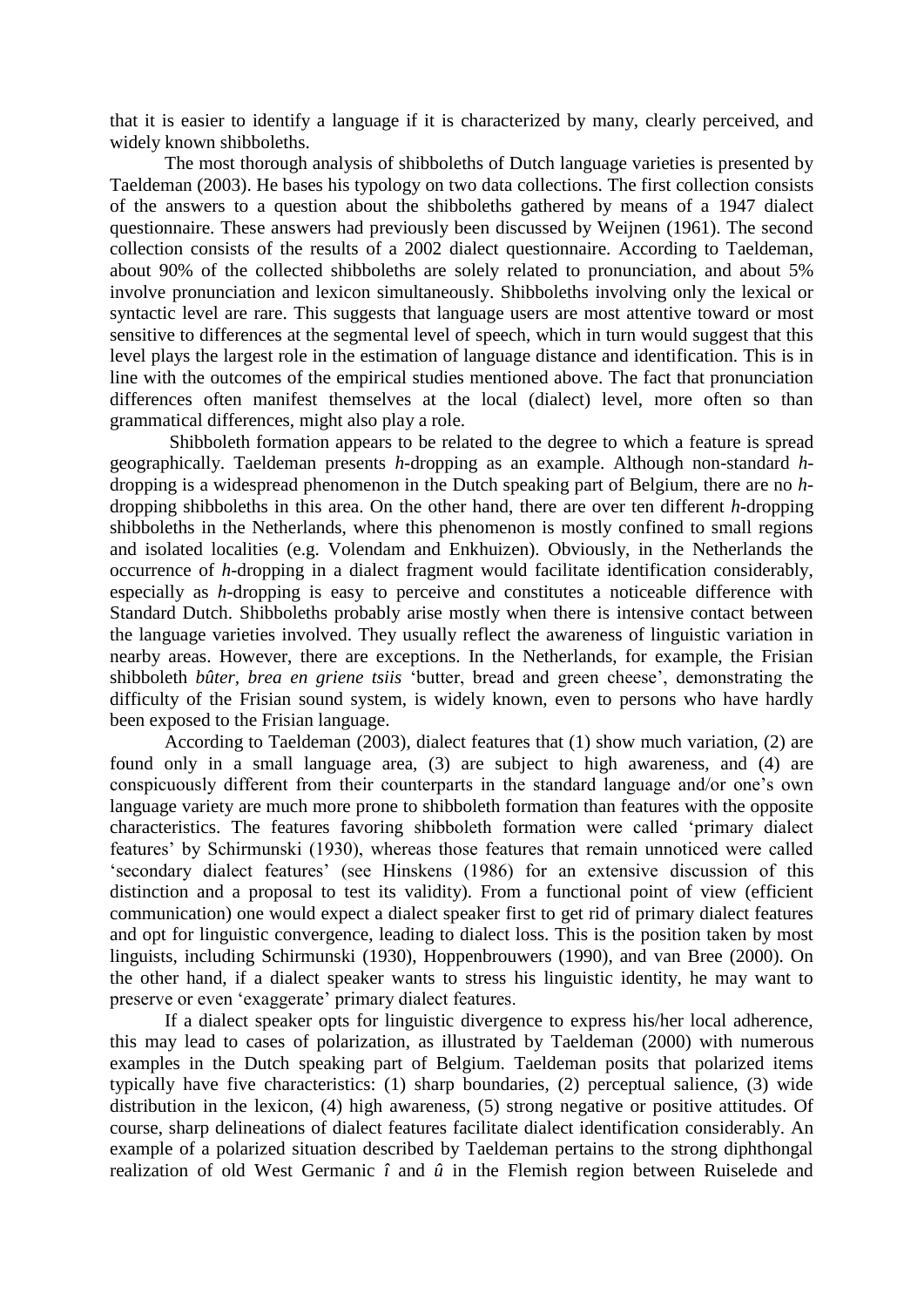Avelgem, contrasting with the corresponding monophthongs to the west and weak diphthongs to the east. Often, sharp contrasts are found between urban centers and the surrounding area. The most famous example is urban uvular (back)  $\pi$  contrasting with rural alveolar (front)  $\pi$ in some parts of the Dutch language area. Some scholars (e.g. Kloeke 1927, Donaldson 1983, Chambers & Trudgill 1998) assume that the uvular realization of /r/ spread by means of a hierarchical diffusion pattern, 'leaping' from Paris to other large urban centers and from there to smaller and smaller (satellite) towns (see Taeldeman (2008) for a discussion of the role of urban centers in dialect diffusion). However, the view that uvular /r/ in northwestern Europe derives from Parisian French is not undisputed. One of the most fervent opponents to what he terms 'the French connection' is Howell (1986). He argues, among other things, that it is not at all certain that French at the time possessed a uvular /r/ and he thinks, moreover, that it is unlikely that a single sound should be borrowed from another language. Despite the controversy about its origin, it is a fact that in certain parts of the Dutch language area uvular /r/ is very conspicuous and used by many people to identify city dwellers. This does not mean that uvular /r/ is an inherently urban feature or alveolar /r/ an inherently rural feature. In other language areas (Italy, for example) the opposite situation can be observed (see van Bezooijen (2006) for an extensive description of the provenance and spread of uvular /r/ in the Netherlands and Tops 2006-2007 for Belgium).

Generally speaking, the identifiability of dialects should have decreased in the course of time, with the gradual loss of localized dialect variation and decreased dialect use in interlocal and interregional contact situations. According to Hoppenbrouwers (1990: 41), "In the confrontation with surrounding dialects, some dialect features appear to be less vital than others. Especially the most typical elements of the dialect disappear as the most marked forms" (translation by the present authors). Primary dialect features would also disappear because they obstruct intelligibility. Occasionally, dialect is heard in the media, especially television. However, dialect speakers are often subtitled on Dutch and Flemish television (Remael, de Houwer and Vandekerckhove 2008) and therefore it is uncertain how much dialect knowledge is gained by watching television.

#### **2.3. Dialect intelligibility**

The question to what extent non-linguists are able to establish the distance between language varieties is interesting mainly from a scientific point of view. Being good at it is not necessarily a very useful talent in daily life. The same holds to some extent for the degree to which one is able to identify where a dialect speaking or accented speaker comes from. Being good at this may be useful for a forensic phonetician when looking for the perpetrator of a crime, but in general it is not for a common language user. After all, one of the main functions of language is not so much extralinguistic, to provide cues about a speaker's social background, but rather linguistic, to enable communication, not only between speakers of the same variety but also between people speaking with different accents of dialects. The intelligibility of accents and dialects of Dutch has been the object of several studies.

Boets and De Schutter (1977) not only investigated the identifiability of 14 dialects in the Dutch speaking part of Belgium (see Section 2.2), but also the perceived intelligibility of the same dialects, using the same 72 subjects from Duffel, in the province of Antwerp, as in the identification experiment. For each audio fragment, five degrees of intelligibility could be indicated, ranging from very good (5 points) to very bad (1 point). The average score across all subjects was 72% of the maximum score (72 subjects x 5 points=360). As expected, the dialects from the provinces of Antwerp and Brabant, relatively close to the subjects' place of residence, were perceived as most intelligible. Dialects from the provinces of East-Flanders,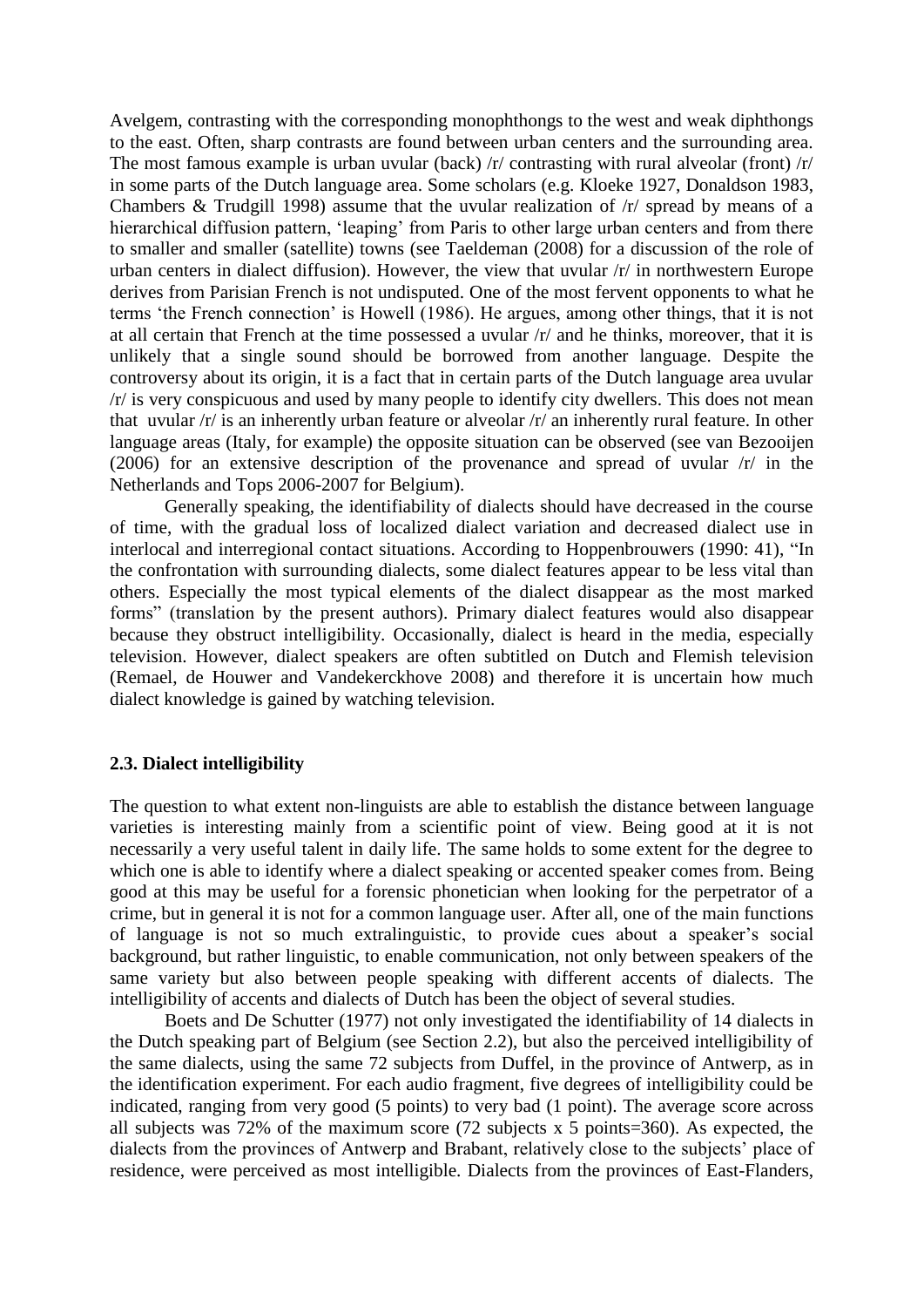West-Flanders and Limburg were judged to be the least intelligible. Boets and De Schutter also established some relationships between the perceived intelligibility and the social characteristics of their listeners. Older listeners were (or at least claimed to be) better at understanding the various dialects than younger subjects. Also, especially subjects from the middle class were good (claimed to be good). Low intelligibility was found to correlate with low appreciation. According to Boets and De Schutter, the (subjective) appreciation scores are determined by the (objective) intelligibility scores. In the literature (e.g. Wolff 1959, Gooskens 2006, van Bezooijen and Gooskens 2007) the opposite is often contended, namely that low (high) intelligibility is caused by low (high) appreciation. It is assumed that the reported or measured comprehension problems are not so much due to a lack of transparency of the meaning of the language at hand, but rather to a lack of motivation on the part of the listeners. Unfortunately, it is very difficult to determine whether this is a question of lack of ability or lack of willingness.

Van Bezooijen (1994) looked at the perceived intelligibility of dialects spoken in the Netherlands. The fragments were judged by listeners both with respect to estimated intelligibility and divergence from Dutch. A very high and significant correlation of 0.94 between the two perceptual characteristics was found. Moreover, both the intelligibility and divergence ratings showed a strong relationship (correlations between 0.81 and 0.97) with the aesthetic evaluations by three other subject groups, both adults and children. So, the more intelligible and standard a variety is perceived to be, the more beautiful it sounds. Again, no conclusions can be drawn about the direction of the relationship.

The two intelligibility studies discussed above both examined the *estimation* of intelligibility. Subjects were asked to indicate how well they *thought* they understood what they heard. More interesting perhaps, and supposedly also more valid, are studies investigating *actual* intelligibility. Actual intelligibility can be measured by asking listeners to answer open or closed questions about the content of a spoken text or by having subjects translate a spoken text. This method was applied in two studies by van Bezooijen and van den Berg.

In van Bezooijen and van den Berg (1999a), the functional intelligibility of four language varieties was investigated, namely three dialects of Dutch from the provinces of Groningen, Limburg, and West-Flanders, and a variety of Frisian. Intelligibility was assessed for three groups of subjects, namely (1) non-dialect speakers of Standard Dutch from the west of the Netherlands, (2) dialect speakers from the east of the Netherlands, and (3) dialect speakers from the central part of Belgium. An auditory task was used in which subjects heard semi-spontaneous speech samples (descriptions of drawings depicting every-day events) of the varieties mentioned and were asked to translate nouns referring to common, concrete objects into Standard Dutch. Some of the nouns differed from Standard Dutch at the phonological level, and others at the morphological or lexical level. There were one, two or three nouns per fragment that had to be translated. To facilitate the task somewhat, all other words in the fragment were already provided in a written form in Standard Dutch. Intelligibility was expressed as the percentage of nouns translated correctly. Intelligibility was to some extent influenced by the background of the listeners. The difference between the two groups of listeners from the Netherlands was small, so the factor 'dialect knowledge' had little effect on their intelligibility performance. For both Netherlandic groups, the West-Flemish dialect was the least intelligible (64% and 66% correct for groups 1 and 2, respectively), followed by the Frisian dialect (86% and 84%), the Limburg dialect (86% and 92%) and the Groningen dialect (94% and 97%). On the other hand, there were clear differences between the two groups from the Netherlands on the one hand and the Belgian group on the other. For the Belgian listeners, the least intelligible dialect was Frisian (75% correct), followed by West-Flemish (83%), Limburgian (87%) and Groningen dialect (89%).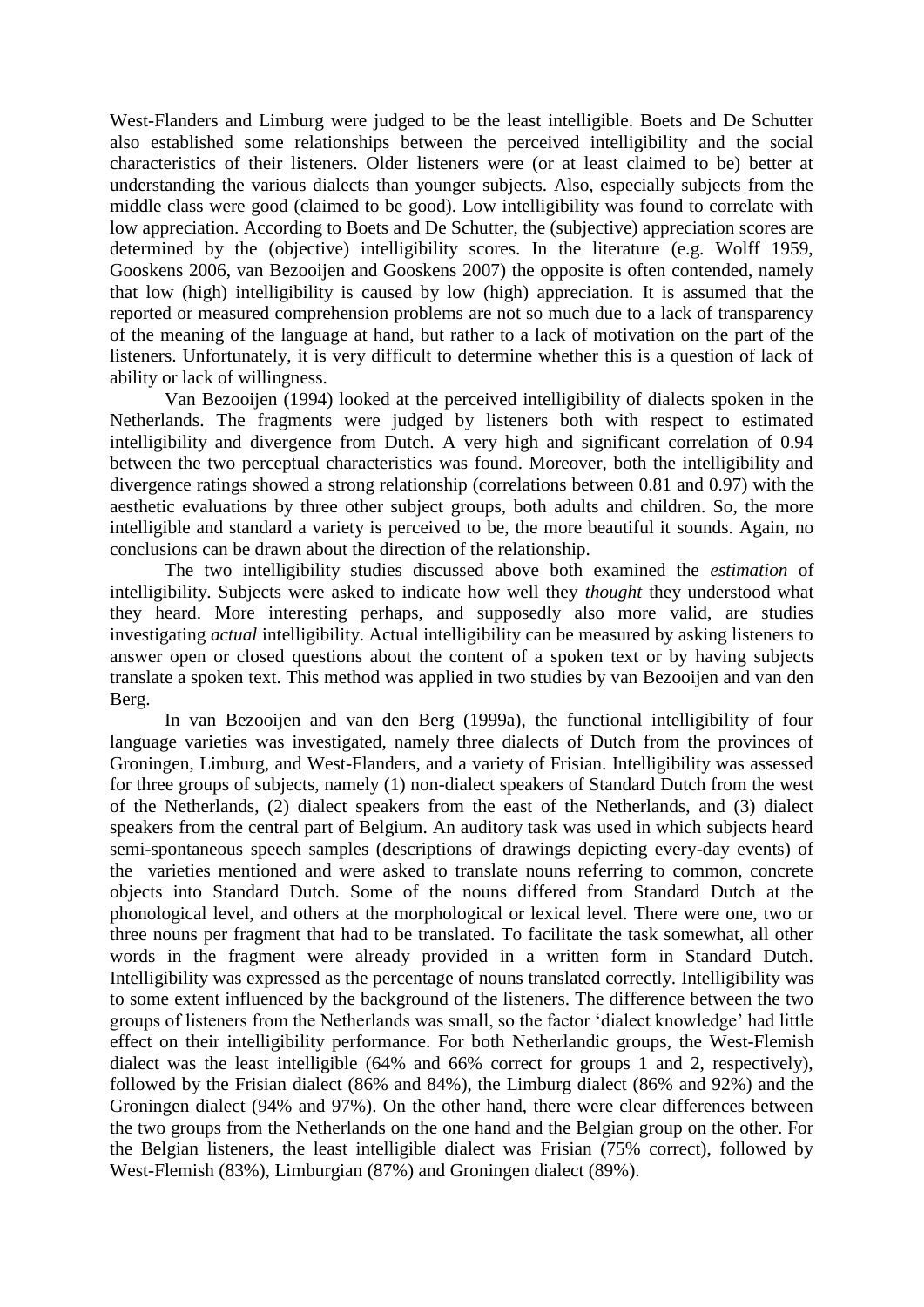Van Bezooijen and van den Berg (1999b) used the same approach as van Bezooijen and van den Berg (1999a), but they minimized the role of semantic context. In this study all fragments presented contained only one noun that had to be translated, and no other content words (verbs, adjectives, adverbs). Moreover, within each variety, each key word was included only once, which means that identical tokens from different speakers were excluded. A paper-and-pencil experiment was administered beforehand to a different group of subjects to verify whether the target nouns were indeed unpredictable given the context. Standard speaking subjects from the west of the Netherlands with no dialect knowledge were used as listeners. The percentages correct (in ascending order from least intelligible to most intelligible) were 58% for the Frisian dialect, 58% for the West-Flemish dialect, 80% for the Limburg dialect and 94% for the Groningen dialect. If these results are compared with the performance of the standard speaking subjects in the above described experiment with nonminimalized semantic context, it appears that intelligibility has decreased for all varieties, and most notably for Frisian.

Van Bezooijen and van den Berg (1999b) also looked at the basis of the intelligibility ratings, trying to explain why the four language varieties yielded such widely diverging results, with a difference of 36 percentage points between the Groningen dialect of Bedum on the one hand and the Frisian dialect of Grou and the West-Flemish dialect of Tielt on the other. For this purpose they made a linguistic profile for each variety, distinguishing six categories of relationships between the target noun in the dialect and the semantically equivalent noun in Standard Dutch. These relationships with Standard Dutch were ordered from (1) no difference, via (2) a difference in one vowel, (3) a difference in one consonant, (4) differences in several phonemes, to (5) lexical difference (non-cognate). Semantic differences were categorized separately. The Groningen dialect had many instances of (1) and none of (5), explaining why it was so easy to understand. On the other hand, the West-Flemish dialect had few instances of (1) and relatively many of (5), explaining why it was so difficult to understand. The profile of the Limburg dialect occupied an intermediate position, corresponding with intermediate intelligibility. The results for Frisian fit in less well. The intelligibility of Frisian was found to be equal to that of West-Flemish, so one would expect a similar linguistic profile. However, Frisian has considerably more instances of (1) and considerably fewer instances of (5) than West-Flemish. Closer inspection of the data suggested that it was category (2) that presented considerably more problems for Frisian than for the other varieties, including West Flemish. It suggests that when there is a vowel difference between a target noun and its equivalent in Standard Dutch, the correspondence is often less transparent for Frisian than for the other varieties. Examples of Frisian category (2) words that presented problems to the listeners are *reek* (Dutch *rook*, 'smoke') and *amer* (Dutch *emmer*, 'bucket'). This would mean that Frisian is relatively difficult to understand not only for quantitative reasons, i.e. because of the number of nouns showing the various relationships categorized in (1) to (5), but also for qualitative reasons, because of the types of deviations within particular categories.

As far as we know, the van Bezooijen (1999b) study is the only empirical investigation of the relationship between intelligibility and linguistic elements. On theoretical grounds, however, it can be hypothesized that primary dialect features obstruct intelligibility to a higher degree than secondary dialect features. As mentioned in Section 2.2, primary dialect features show much variation, they are typically found only in a small language area, and they are conspicuously different from their counterparts in the standard language and/or other language varieties. According to Hoppenbrouwers (1990: 41) "because of their perceptual salience, primary dialect features will endanger interdialectal communication and they will therefore be dropped." (translation by the present authors). As an illustration, Hoppenbrouwers presents the glottal stop, which can be used as an intervocalic variant of /k/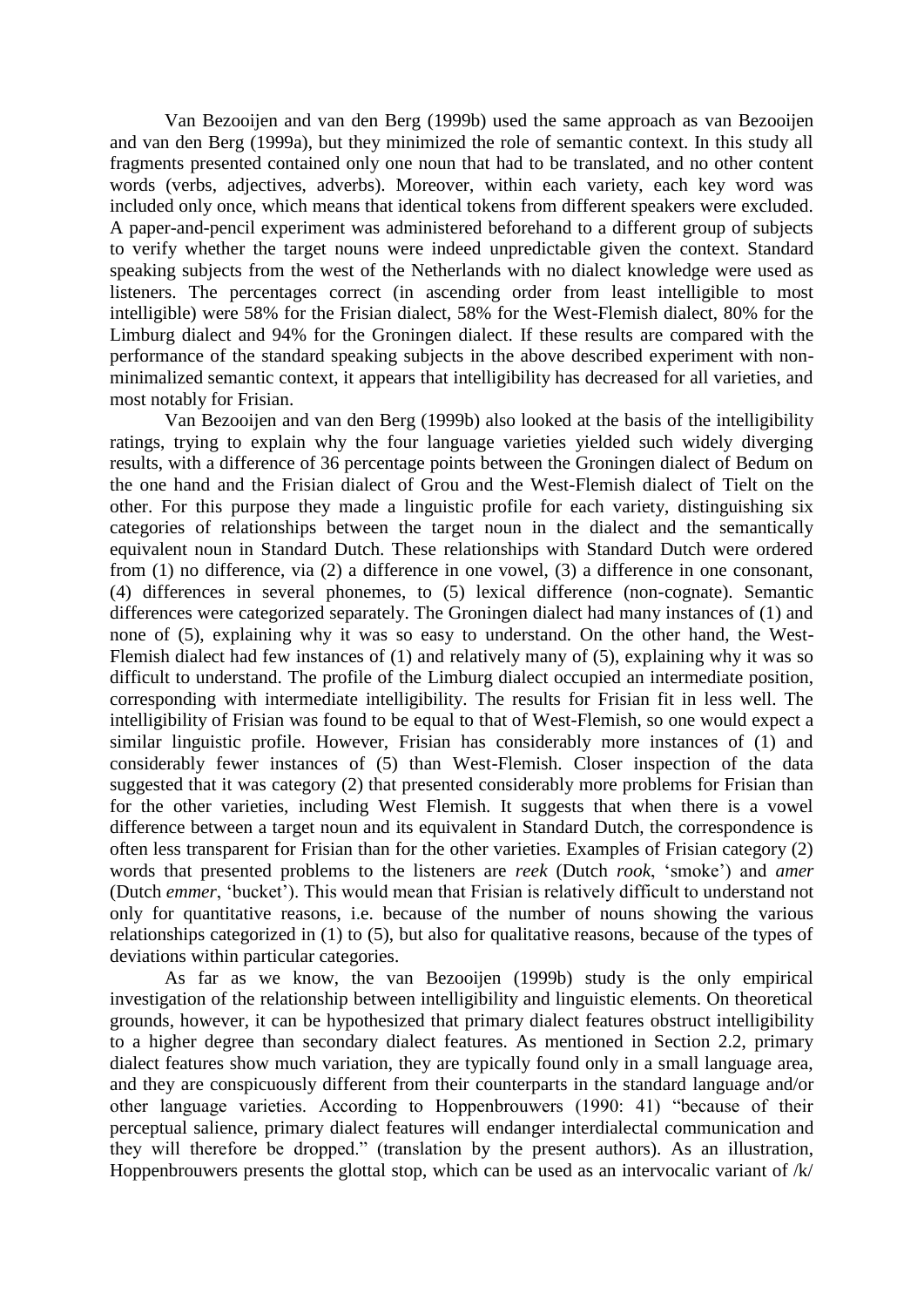in the dialect of Luyksgestel (North Brabant). It is a deviant sound that may attract so much attention that listeners may forget to pay attention to the *content* of the message, and speakers are aware of this attention-attracting effect. It is a completely local phenomenon, it disturbs intercommunal interaction and intelligibility, and it disappears at an early stage of dialect loss.

# **3. Recent literature**

In Section 2, the literature between 1946 and (roughly) 2000 was covered. In the present section, more recent literature is presented. Only a few perceptual studies have recently been carried out, so the overview is relatively short. The recent studies are related to dialect distance and dialect intelligibility. Dialect identification has not been investigated recently.

# **3.1. Dialect distance**

The arrow method which was developed in the nineteen-forties (see Section 2.1), has still not lost its attraction, as appears from a recent study by Giesbers (2008). Giesbers investigated to what extent the old Kleverland dialect continuum was affected by the Dutch-German state border. Giesbers asked 268 Dutch and German dialect speakers to indicate on a map of the border region between Nijmegen in the north and Venray in the south to circle ten Dutch and/or German localities for which the dialect sounds (about) the same as their own dialect. She transformed these into arrows. Giesbers states that the resulting map contained too much information and was difficult to interpret. She then decided to use an analysis of variance to test her hypothesis that the geographical distance between neighboring dialects separated by the state border would be perceptually enlarged in comparison to equally large distances between neighboring dialects on the same side of the border, either German or Dutch. Giesbers' hypothesis was statistically confirmed.

Van Bezooijen and Heeringa (2006) explored the basis of non-linguists' intuitions about the linguistic distances of language varieties in the Netherlands and Flanders to Standard Dutch, focusing on geographic and linguistic determinants. 140 subjects from different parts of the Netherlands were given a map with the twelve provinces of the Netherlands and the five Dutch-speaking provinces of Belgium. For each province they were asked to write a number between 0 and 100, 0 expressing no linguistic distance and 100 expressing the largest linguistic distance to Standard Dutch. The results showed that varieties are generally estimated to be more distant linguistically from Standard Dutch as they are more distant geographically from the Randstad. The distances from Haarlem, which is typically seen as the place where Standard Dutch is spoken in its "purest" form (Smakman and van Bezooijen 1997), were measured in millimeters in a straight line on the map and then rescaled to values between 0 and 100. The correlation between estimated linguistic distance and geographic distance was high  $(r = 0.87, 0.98)$  when excluding the province of Friesland). Van Bezooijen and Heeringa also correlated the estimated linguistic distances with objective linguistic distances measured with the Levenshtein algorithm (Heeringa 2004) on the basis of older data (*Reeks Nederlandse Dialectatlassen*, Blancquaert and Pée 1925-1982) and new data (collected by van Bezooijen in 2001). Again, high correlations were found (*r=*0.93 with the old and 0.80 with the new dialect samples; 0.91 and 0.78, respectively, when Friesland was excluded). Unfortunately the results do not permit us to draw definite conclusions about the relative importance of geographic and linguistic distances.

# **3.2. Dialect identification**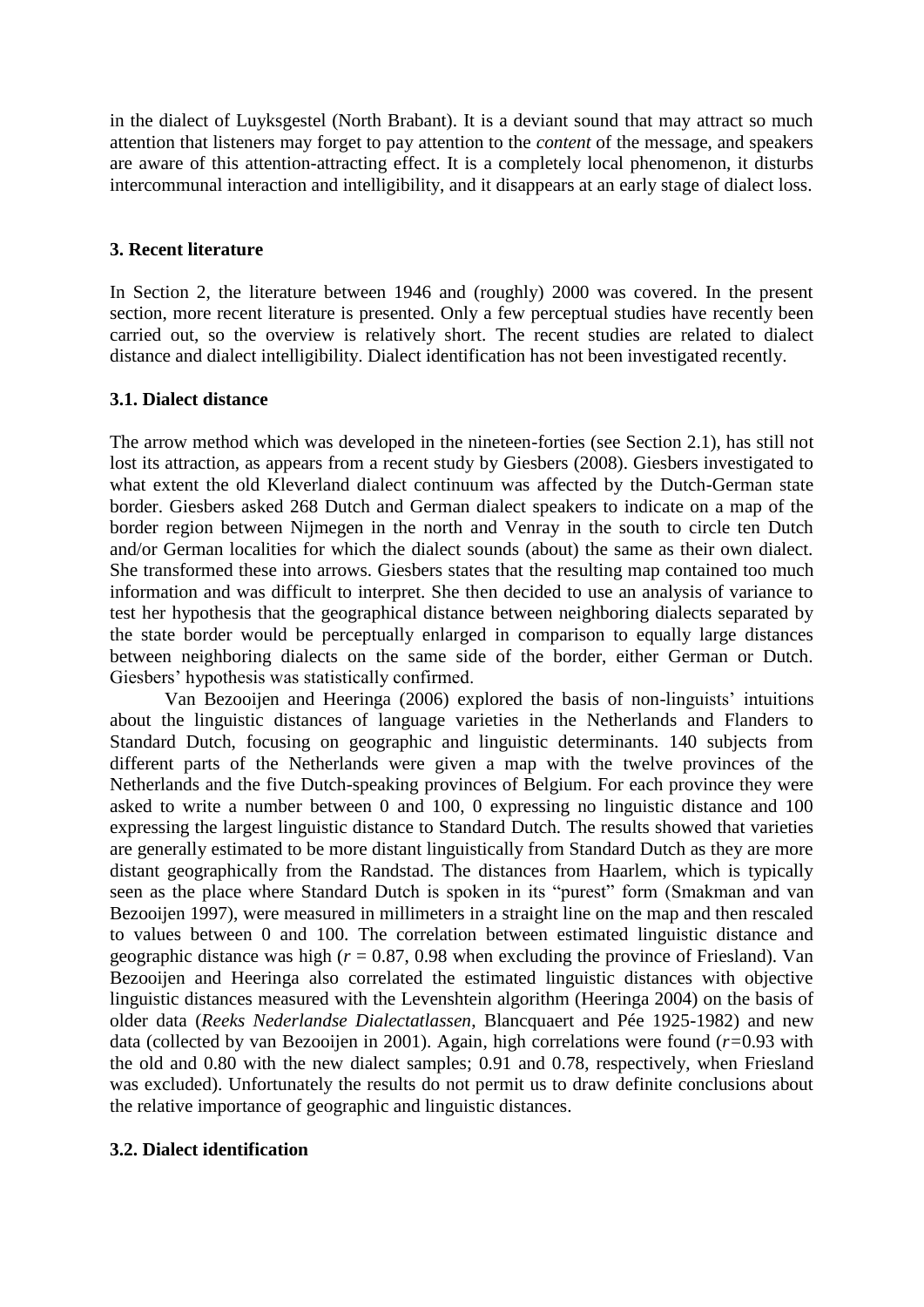Van Daele (2000) presented speech fragments from ten Flemish dialects to women and men of all ages and from all over Flanders. The listeners were asked to indicate where they thought the dialects were spoken on a map of Flanders. In general, Brabant dialects were correctly identified more often than East- and West-Flemish and Limburg dialects, probably due to their central geographic position and the fact that Antwerp is part of this area. Younger people were better at identifying the dialects than older people. Van Daele suggests that this may be explained by the higher mobility of young people.

# **3.3 Dialect intelligibility**

Van Daele (2000) asked the Flemish listeners in his investigation (see Section 3.2) to indicate how well they understood each of the ten Flemish dialect recordings on a scale from 1 ('very badly') to 5 ('very well'). The Brabant dialects were best understood. This is explained by the strong influence of the Brabant dialects, and above all that of Antwerp, on other dialects. The media play an important role in this process. The influential position is not linked to a more positive attitude towards the Brabant dialects as judged on a five-point scale from 'very ugly' to 'very beautiful'. In general, however, there is a positive relationship between intelligibility and attitude. The listeners found the East-Flemish dialects to be most difficult to understand. This is attributed to historical factors that have led to an inhomogeneous dialect area. In general, the investigation showed that geographically distant dialects are more difficult to understand than geographically close dialects.

Impe, Geeraerts and Speelman (2009) and Impe (2010) auditorily presented words and non-words in ten Belgian and Netherlandic Dutch language varieties (standard and regional, central en peripheral) to Netherlandic and Belgian test subjects in a design which featured reaction time as a dependent variable. The words were *phonetically* regionally marked (since each word set was recorded in a standard or regional variety), but *lexically* only nationally marked (since only nationally typical, but no regionally typical words were selected). The subjects were asked to decide as quickly as possible whether the items were existing Dutch words or not, and to decide which of two possible alternatives reflected the meaning of the stimulus words best, one of the options being a synonym or semantically strongly related word (such as *triest* 'sad' as a synonym for the stimulus word *droevig* 'sad') and the other alternative being a semantically unrelated word (such as *klein* 'small' as an incorrect alternative for *droevig* 'sad'). The results showed that at the national level, Flemish test subjects had significantly fewer problems with correctly understanding Netherlandic Dutch stimuli than vice versa. At the regional level, a positive effect of the degree of standardness on the ease of comprehension was found. This effect appears to be the most salient within Flanders, where the intelligibility differences between the national standard and (nondialectal) regional words are greater than in the Netherlands. Whereas the most central regiolects – especially in the Netherlands – enjoy a rather general acceptability and intelligibility, the most peripheral regiolects in both countries suffer the greatest problems of comprehension.

# **4. Ongoing research**

Heeringa is currently collecting dialect recordings of old men ('conservative speakers') and young women ('innovative speakers') of dialects spoken in 80 locations in the Netherlands and Flanders (see Heeringa and Hinskens 2009). He will use the data to investigate how the change from dialect to regiolect is reflected in the production and perception of dialect speech. Perceptual distances between the dialects will be collected by means of a web survey.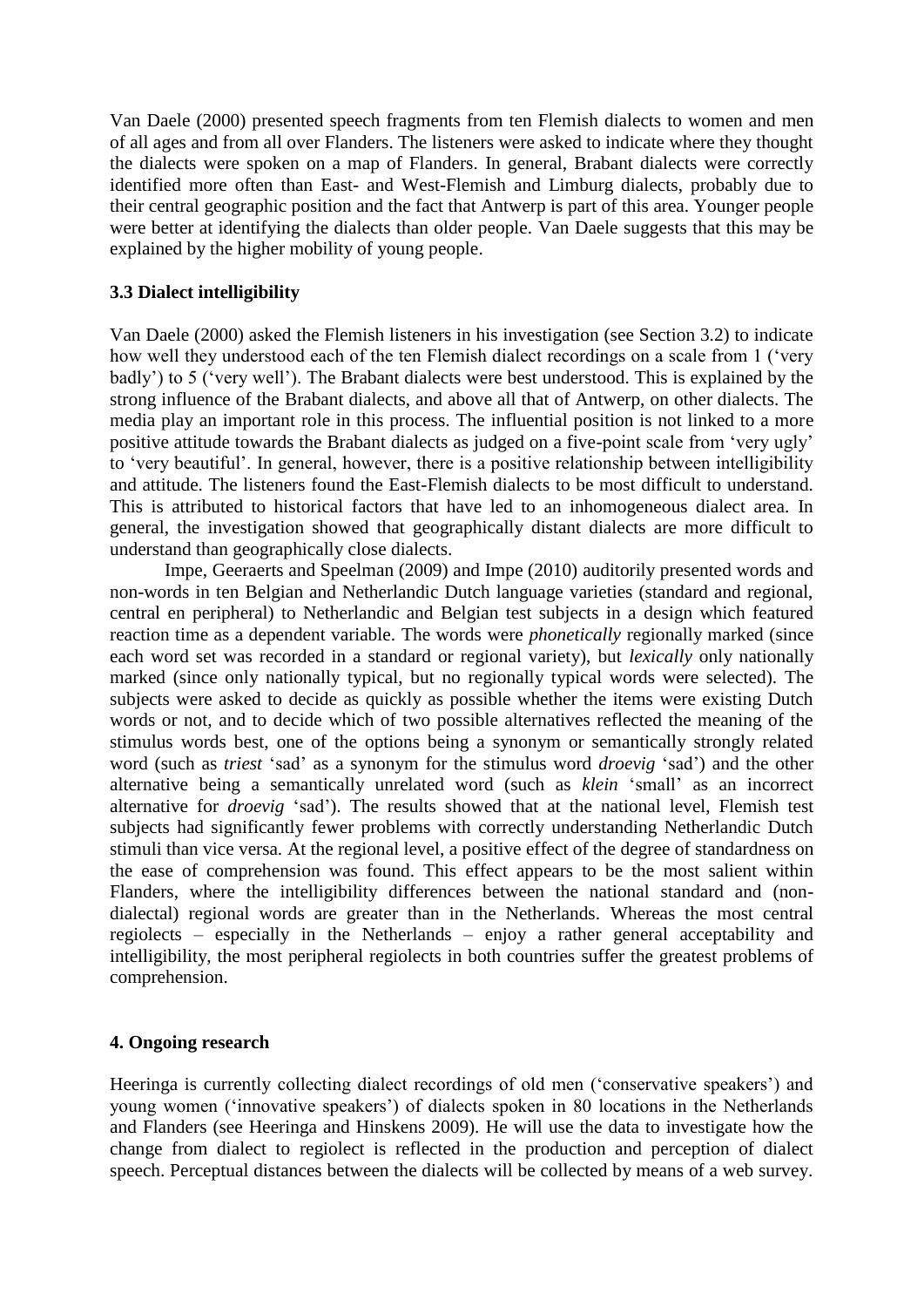Listeners from these 80 locations will listen to the recordings and rate the distance to their mother tongue on a scale from 1 (no distance) to 10 (maximum distance). Heeringa expects that perceptual distances based on recordings of innovative speakers will suggest larger and less sharply defined dialect areas than those which are based on the recordings of conservative speakers. For the production part of the study, the recordings will be transcribed in such a way that Heeringa can examine how and to what extent the lexical, lexical-phonological, postlexical and purely phonetic levels are affected, and which ones are affected most strongly. Finally, the hypothesis will be tested that the ongoing change from dialect to regiolect (a koine spoken in a larger geographical region) found in speech production will influence the perception of the listeners in such a way that conservative listeners will tend to characterize the speech they hear in terms of dialect groups (many small groups) while innovative listeners will characterize speech in terms of regiolect groups (few large groups).

Impe (2010) investigates the impact of linguistic distance, language attitudes and familiarity on mutual intelligibility in the Dutch language area (see Section 3.2). She notes that as the contact between language varieties is more intensive, linguistic resemblance will be greater, the attitude towards a linguistic variety will be more positive, and mutual intelligibility will be larger. This indicates that the various factors are entwined in a complicated way. Phonetic distance is measured by means of the Levenshtein distance, lexical distance by means of an onomasiological profile-based methodology (Geeraerts, Grondelaers & Speelman 1999), which compares the words that speakers of different language varieties use for a wide range of concepts (cf. Heeringa & Nerbonne, this volume, for a brief sketch of this notion). Finally, familiarity is measured by means of questionnaires, and language attitudes by means of attitudinal scales and an innovative auditory affective priming task.

# **5. Desiderata for future research**

We have seen that research within the area of perceptual dialectology started out with a focus on perceptual distances primarily indicated by drawing dialect maps. The desire to explain the linguistic and extra-linguistic basis of perception arose later. The interest in intelligibility is more recent, especially when it comes to actual testing. The methods for testing and measuring are getting more and more sophisticated, including web-based experiments and computational techniques for measuring linguistic distances. The new methods have so far generated rather global results. In future research, we should aim to gain more detailed knowledge about the mechanisms behind the perception of language varieties. Methods that have been developed by experimental linguists and psycholinguists should be exploited to set up controlled experiments that can provide insight into the relative importance of different linguistic and extra-linguistic factors such as contact and attitude for the perception of language varieties.

# **References**

Bezooijen, Renée van1994 Aesthetic evaluation of Dutch language varieties. *Language and Communication*, 14: 253-263.

Bezooijen, Renée van1995 De esthetische beoordeling van taalvariëteiten als functie van de leeftijd en regionale herkomst van luisteraars [The aesthetic judgment of language varieties as a function of the age and regional origin of the listeners]. In: Erica Huls and Jetske Klatter-Folmer (eds.) *Artikelen van de Tweede Sociolinguïstische Conferentie*, 67-81. Delft: Eburon.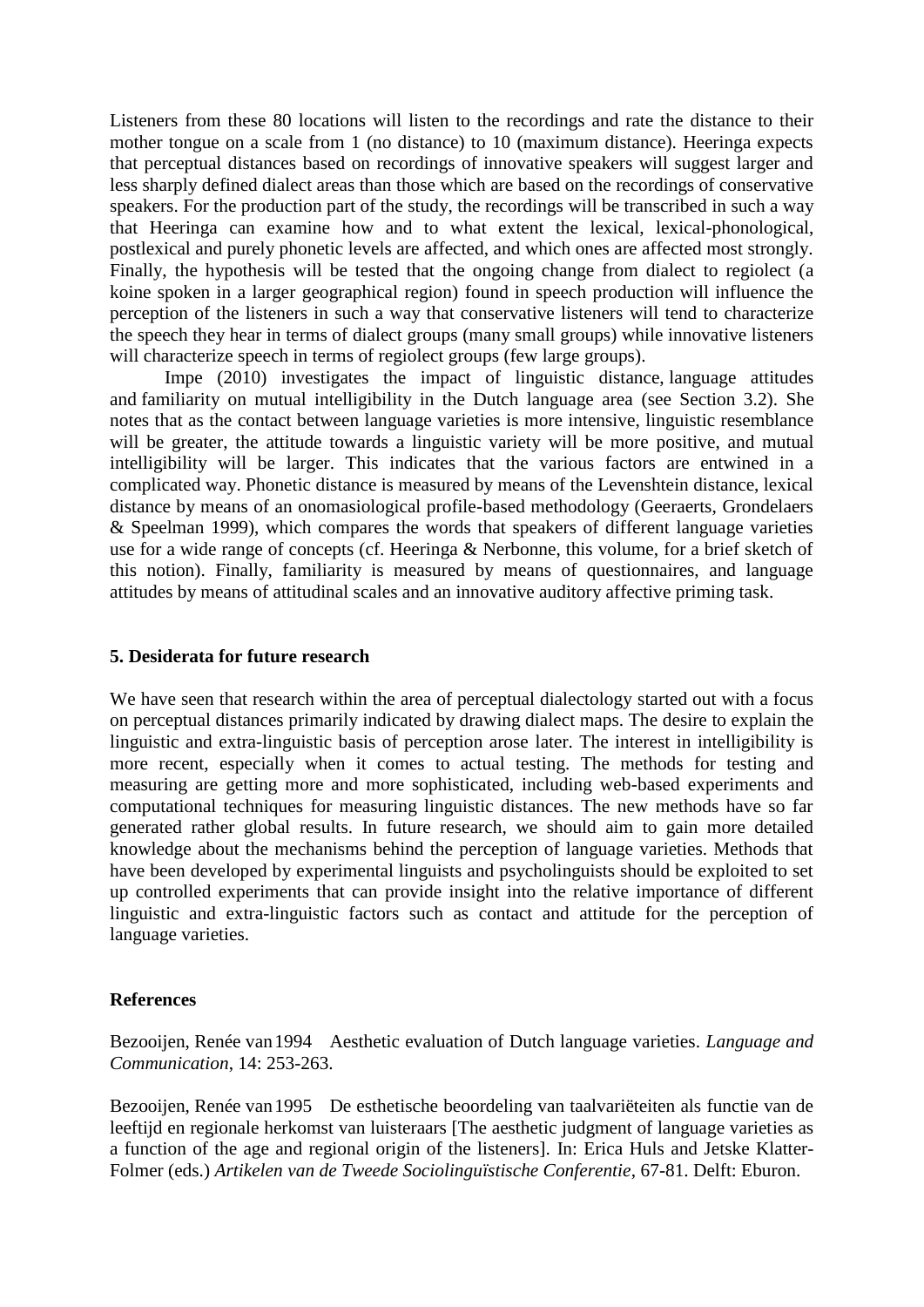Bezooijen, Renée van2006 *Het raadsel van de ratelaar. Rondom de r in het Leewarders en het Fries* [The mystery of the rattle. About the r in the Leeuwarden dialect and Frisian]. Ljouwert/Leeuwarden: Fryske Akademy.

Bezooijen, Renée van and Rob van den Berg 1999a Taalvariëteiten in Nederland en Vlaanderen. Hoe staat het met hun verstaanbaarheid [Language varieties in The Netherlands and Flanders. How about their intelligibility]? *Taal en Tongval*, 51: 15-33.

Bezooijen, Renée. van and Rob van den Berg 1999b Word intelligibility of language varieties in the Netherlands and Flanders under minimal conditions. In: Renée van Bezooijen and René Kager (eds.) *Linguistics in the Netherlands*, 16: 1-12.

Bezooijen, Renée van and Charlotte Gooskens 1999 Identification of language varieties. The contribution of different linguistic levels. *Journal of Language and Social Psychology*, 18: 31-48.

Bezooijen, Renée van and Charlotte Gooskens 2007 Interlingual text comprehension: linguistic and extralinguistic determinants In: Jan D. ten Thije and Ludger Zeevaert (eds.). *Receptive Multilingualism and intercultural communication: Linguistic analyses, language policies and didactic concepts*, 249-264*.* Hamburger Studies in Multilingualism. Amsterdam: Benjamins.

Bezooijen, Renée van and Wilbert Heeringa 2006 Intuitions on linguistic distance: geographically or linguistically based? In: Tom Koole, Jacomine Nortier and Bert Tahitu (eds.) *Artikelen van de Vijfde Sociolinguïstische Conferentie*, 77-87. Delft: Eburon.

Bezooijen, Renée van and Jehannes Ytsma 2000 Accents of Dutch. Personality impression, divergence and identifiability. *Belgian Journal of Linguistics*, 13, 105-130.

Blancquaert, Edgard and Willem Pée 1925-1982 *Reeks Nederlandse Dialectatlassen* [Series of Dutch dialect atlases]. Antwerp: De Sikkel.

Boets, H. and Georges de Schutter 1977 Verstaanbaarheid en appreciatie. Nederlandse dialecten uit België zoals inwoners van Duffel die ervaren [Intelligibility and appreciation. Dutch dialects from Belgium as experienced by inhabitants of Duffel]. *Taal en Tongval,* 29: 156-177.

Bree, Cornelis van 2000 Taalbewustzijn, taalverandering en regionale taalvariatie. Een benadering [Language awareness, language change and regional language variation]. *Taal en Tongval*, 52: 22-46.

Chambers, Jack K. and Trudgill, Peter 1998 *Dialectology*. Cambridge: Cambridge University Press.

Daan, Jo and Dirk P. Blok 1969 *Van Randstad tot Landrand; toelichting bij de kaart: Dialecten en Naamkunde* [From city belt to state border; explanation of the map: dialects and science of names]*.* Bijdragen en Mededelingen der Dialectencommissie van de Koninklijke Nederlandse Akademie van Wetenschappen. Amsterdam, volume XXXVII. Amsterdam: Noord-Hollandsche Uitgevers Maatschappij.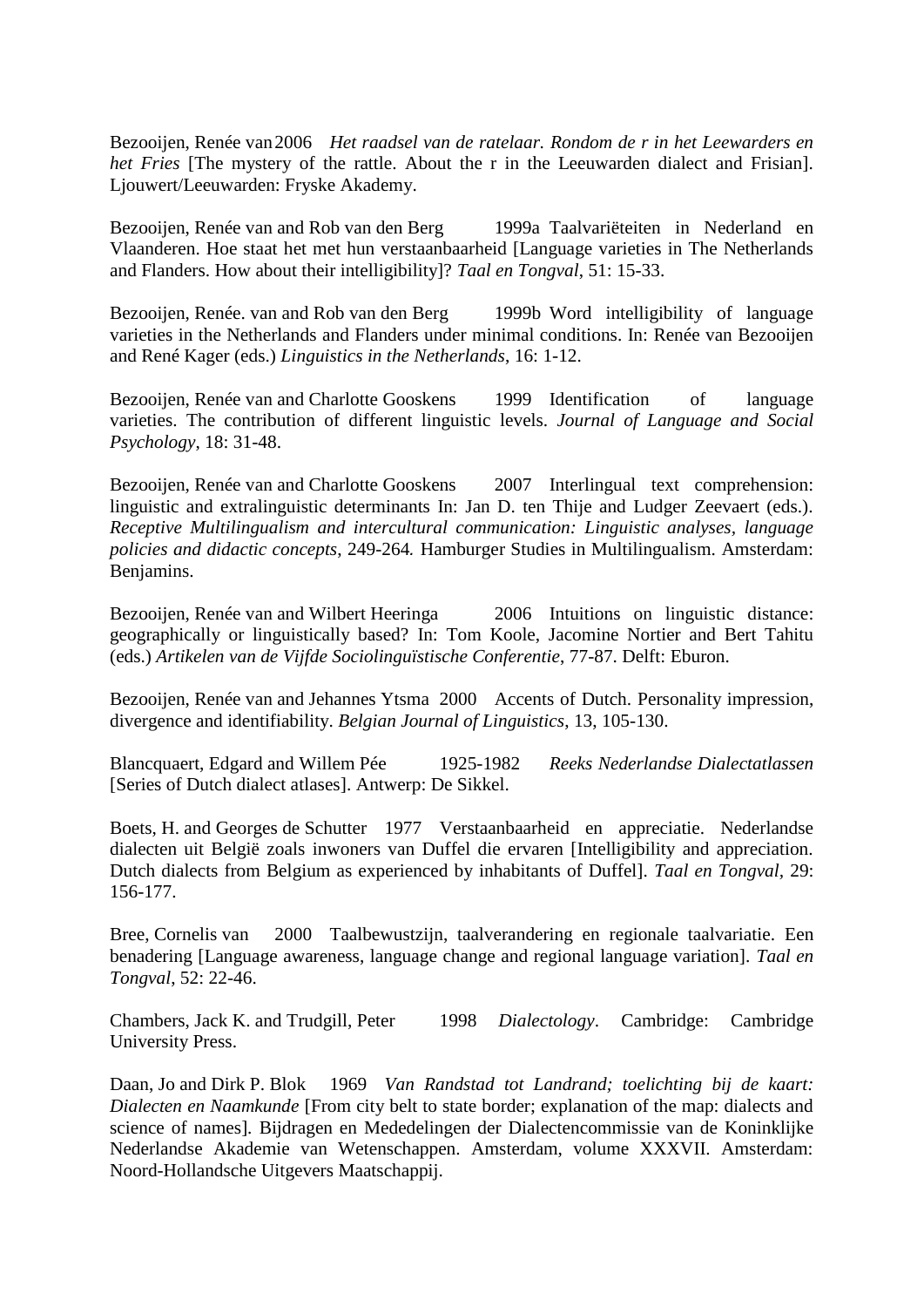Daele, Patrick van 2000 Dialectappreciatie en dialectreceptie in Vlaanderen [Dialect appreciation and dialect reception in Flanders]. MA-thesis, University of Ghent.

Deprez, Kas and Georges de Schutter 1980 Honderd Antwerpenaars en honderd Rotterdammers over dertien Nederlandse taalvariëteiten [A honderd inhabitants from Antwerp and a honderd from Rotterdam about thirteen Dutch language varieties]. Een attitudeonderzoek. *Leuvense Bijdragen,* 69: 167-256.

Diederen, Frans, Han Hos, Henk Münstermann, and Gerrit Weistra 1980 Taalattitudes van p.a.-studenten [Language attitudes among student teachers]. MA-thesis University of Nijmegen, Nijmegen.

Donaldson, Bruce C. 1983 Dutch. *A linguistic history of Holland and Belgium*. Leiden: Martinus Nijhoff.

Geeraerts, Dirk, Stefan Grondelaers and Dirk Speelman 1999 *Convergentie en divergentie in de Nederlandse woordenschat: een onderzoek naar kleding- en voetbaltermen*  [Convergence and divergence in the Dutch vocabulary: an investigation of clothes and football terminology]. Amsterdam: Meertens Institute.

Giesbers, Charlotte 2008 Dialecten op de grens van twee talen. Een dialectologisch en sociolinguïstisch onderzoek in het Kleverlands dialectgebied [Dialects at the border of two languages. A dialectological and sociolinguistic study in the Kleverland dialect area]. Dissertation University of Nijmegen, Nijmegen.

Goeman, Antonie 1989 Dialectes et jugements subjectifs des locuteurs. Quelques remarques de méthode à propos d'une controverse [Dialects and the subjective judgments of speakers. Remarks on controversial methods]. In: *Espaces Romans. Études de dialectologie et de géolinguistique offertes à Gaston Tuaillon,* Volume II, 532-544. Grenoble: Ellug.

Goeman, Antonie 1999 Dialects and the subjective judgments of speakers. Remarks on controversial methods. English translation of Goeman (1989). In: Dennis R. Preston, (ed.) *Handbook of perceptual dialectology,* Volume I, 135-144. Amsterdam / Philadelphia: Benjamins.

Gooskens, Charlotte 1997 On the role of prosodic and verbal information in the perception of Dutch and English varieties*.* Dissertation University of Nijmegen, Nijmegen.

Gooskens, Charlotte 2006 Linguistic and extra-linguistic predictors of Inter-Scandinavian intelligibility. In: Jeroen van de Weijer and Bettelou Los (eds.). *Linguistics in the Netherlands*  23, 101-113. Amsterdam: John Benjamins*.*

Goossens, Jan 1977, second print *Inleiding tot de Nederlandse dialectologie* [Introduction to Dutch dialectology]. Groningen: Wolters-Noordhoff.

Hagen, Antonius M. 1980 Attitudes van leerkrachten tegenover het standaardnederlands in Vlaanderen [Attitudes among teachers towards Standard Dutch in Flanders]. In: Joep Kruijsen (ed.) *Liber Amicorum Weijnen*, 164-175. Assen: Van Gorcum.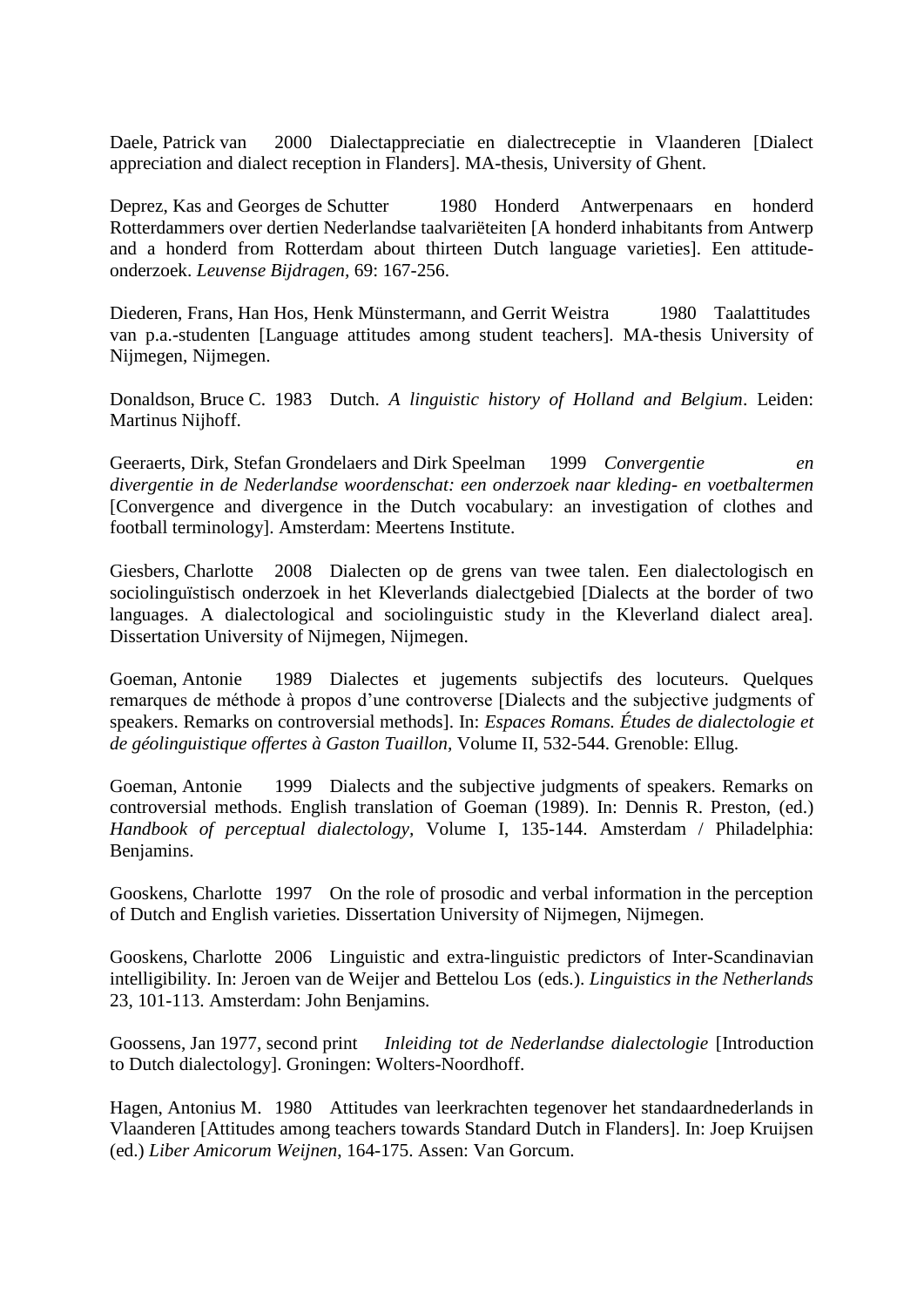Heeringa, Wilbert 2004 *Measuring dialect pronunciation differences using Levenshtein distance*. Dissertation University of Groningen, Groningen.

Heeringa, Wilbert, Peter Kleiweg, Charlotte Gooskens and John Nerbonne 2006 [Evaluation of String Distance Algorithms for Dialectology.](http://urd.let.rug.nl/nerbonne/papers/heeringa-et-al-coling-2006.pdf) In: John Nerbonne and Erhard Hinrichs (eds.) *Linguistic Distances,* Workshop at COLING-ACL, Sydney, July, 2006. 51-62.

Heeringa, Wilbert and Frans Hinskens 2009 The measurement of Dutch dialect change: Lexicon versus sound components. In: Tobias Streck, Philipp Stoeckle, Christian Schwarz and Sandra Hansen (eds.), *Dialectological and Folk Dialectological Concepts of Space – Current Methods and Perspectives in Sociolinguistic Research on Dialect Change*. (Linguae & Litterae). Berlin: de Gruyter.

Hinskens, Frans 1986 Primaire en secundaire kenmerken. Een onderzoek naar de bruikbaarheid van een vergeten (?) onderscheid [Primary and secondary features. An investigation of a forgotten (?) distinction]. In: Jos Creten, Guido Geerts and Koen Jaspaert (eds.) *Werk-in-uitvoering. Momentopnamen van de sociolinguistiek in België en Nederland*, 135-158*.* Leuven / Amersfoort: Acco.

Hoppenbrouwers, Cor 1990 *Het regiolect. Van dialect tot Algemeen Nederlands* [The regiolect. From dialect to Standard Dutch]. Muiderberg: Coutinho.

Hoppenbrouwers, Cor and Hoppenbrouwers, Geer 2001 *De indeling van de Nederlandse streektalen. Dialecten van 156 steden en dorpen geklasseerd volgens de FFM* [The classification of the Dutch dialects. Dialects from 156 towns and villages classified according to the FFM]. Assen: Van Gorcum.

Hout, Roeland van and Henk Münstermann 1981 Linguïstische afstand, dialect en attitude [Linguistic distance, dialect and attitude]. *Gramma*, 5: 101-123.

Howell, Robert B. 1986 Notes on the rise of non-apical *r* in Dutch: Denying the French connection. *Revue Canadienne d'Etudes Néerlandaises*, 7: 24-36.

Impe, Leen 2010 Mutual Intelligibility of national and regional varieties of Dutch in the Low Countries. Dissertation, Katholieke Universiteit Leuven, Leuven.

Impe, Leen, Dirk Geeraerts and Dirk Speelman 2009 Mutual intelligibility between Belgian and Netherlandic Dutch speakers: linguistic and non-linguistic determinants. *International Journal of Humanities and Arts Computing*.

Kloeke, Gesinus Gerhardus 1927 *De Hollandsche expansie in de zestiende en zeventiende eeuw en haar weerspiegelingen in de hedendaagsche Nederlandsche dialecten. Proeve eener historisch-dialectgeographische synthese* [The Dutch expansion in the sixteenth and seventeenth centuries and its reflections in the present-day Dutch dialects. Test of a historical dialect-geographical synthesis] The Hague: Martinus Nijhoff.

Knops, Uus 1984 Cognitieve en evaluatieve reacties met betrekking tot regionale standaardvariëteiten. Een vergelijking tussen Vlamingen en Nederlanders [Cognitive and evaluative reactions to regional standard varieties. A comparison between Flemings and Dutchmen]. *Taal en Tongval,* 36: 25-49 and 117-142.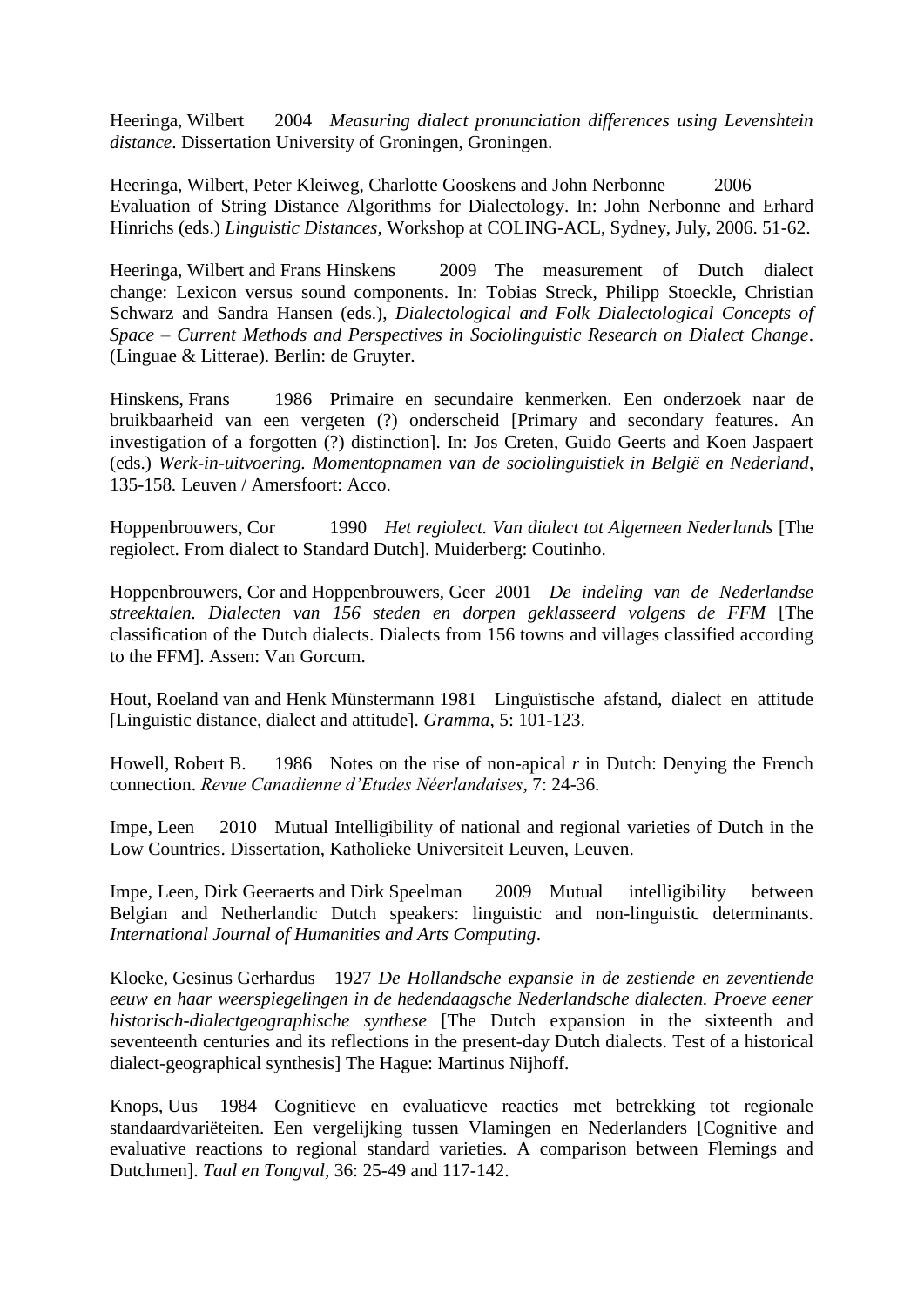Kremer, Ludger 1984 Die niederländisch-deutsche Staatgrenze als subjektive Dialektgrenze [The Dutch-German national border as a subjective dialect border]. In: *grenzen en grensproblemen. Een bundel studies uitgegeven door het Nedersaksisch Instituut van de Rijksuniversiteit Groningen ter gelegenheid van zijn 30-jarig bestaan.* (Driemaandelijkse Bladen 7), 76-83.

Preston, Dennis R. 1981 Perceptual dialectology: Mental maps of United States dialects from a Hawaiian perspective (summary). In: Henry J. Warkentyne (ed.) *Papers from the Fourth International Conference on Methods in Dialectology*, 192-198. British Columbia: University of Victoria.

Preston, Dennis R. 1999 (ed.) *Handbook of perceptual dialectology,* Volume I. Amsterdam / Philadelphia: Benjamins.

Remael, Aline*,* Annick de Houwer*,* Reinhild Vandekerckhove 2008 Intralingual open subtitling in Flanders: audiovisual translation, linguistic variation and audience needs. *The journal of specialised translation*, 10, 76-105

Rensink, Wim G. 1955 Dialektindeling naar opgaven van medewerkers [Informant classification of dialects]. *Mededelingen der Centrale Commissie voor Onderzoek van het Nederlandse Volkseigen*, 7: 20-23.

Rensink, Wim G. 1999 Informant classification of dialects. English translation of Rensink (1955). In: Preston, Dennis R. (ed.) *Handbook of perceptual dialectology,* Volume I, 4-8. Amsterdam / Philadelphia: Benjamins.

Schirmunski, Viktor 1930 Sprachgeschichte und Siedlungs-mundarten [Language history and village dialects]. *Germanisch-Romanische Monatschrift*, 18: 113-122 and 171-188.

Smakman, Dick and Renée. van Bezooijen 1997 Een verkenning van populaire ideeën over de standaardtaal in Nederland [An exploration of popular ideas on the standard language in the Netherlands]. *Taal en Tongval*, special issue 10: 126-139.

Taeldeman, Johan 2000 Polarisering [Polarization]. *Taal en Tongval*, 52: 229-244.

Taeldeman, Johan 2003 Aan uw taal heb ik u herkend. Over sjibboletvorming in de Nederlandse dialecten [Through your language I recognized you. About shibboleth formation in the Dutch dialects]. In: Véronique de Tier and Reinhild Vandekerckhove (eds.) *Aan taal herkend. Het bewustzijn van dialectverschil*, 17-43. Groesbeek: Stichting Nederlandse Dialecten.

Taeldeman, Johan 2008 The influence of urban centres on the spatial diffusion of dialect phenomena. In: Peter Auer, Frans Hinskens and Paul Kerswill (eds.) *Dialect change. Convergence and divergence in European languages*. Cambridge: Cambridge University Press.

Tops, Evi 2006-2007 Variatie en verandering van de /r/ in Vlaanderen [Variation and change in the /r/ in Flanders]. Dissertation Free University of Brussels, Brussels.